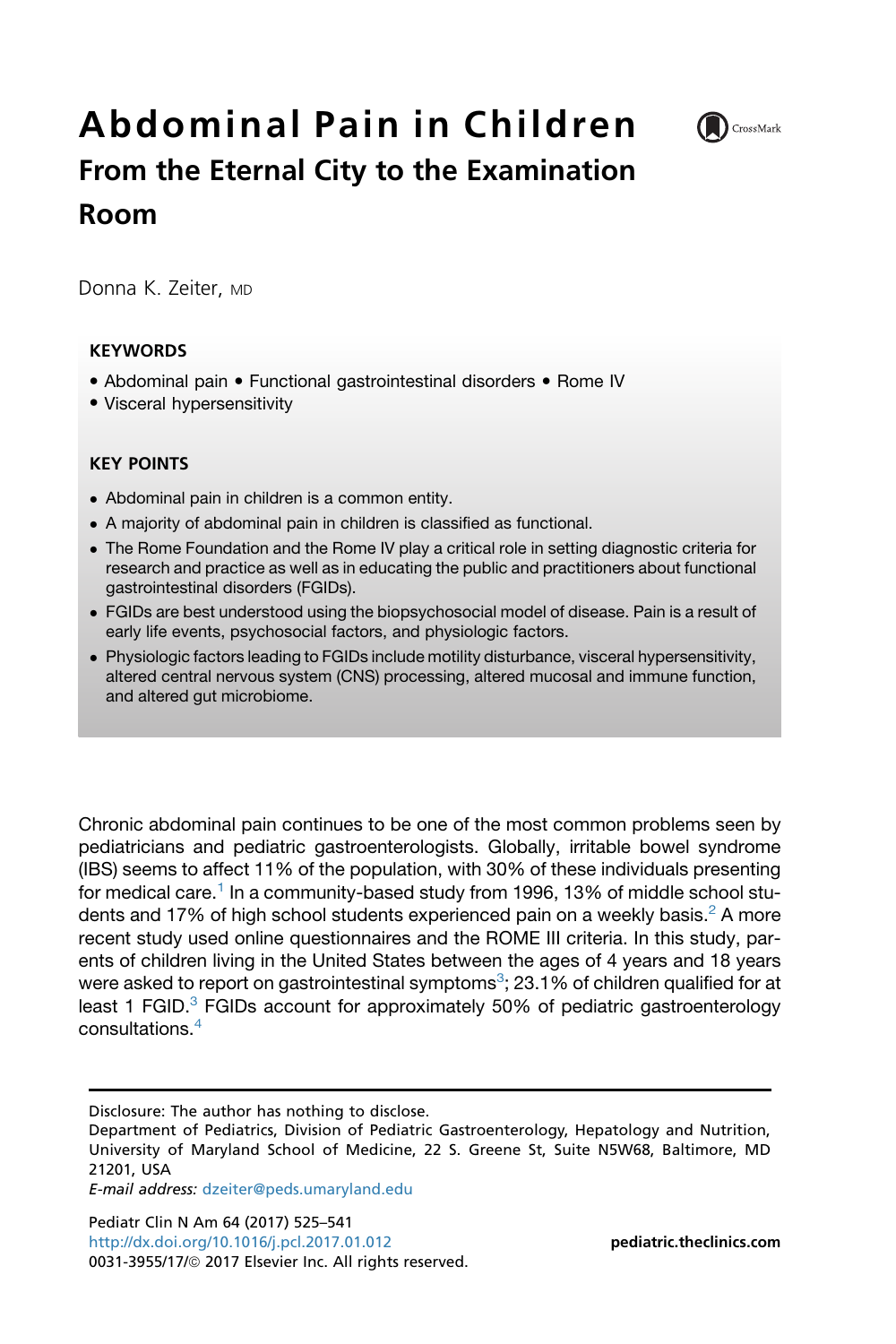Abdominal pain continues to be a frustrating presenting symptom, putting strain on the current fast-paced health care environment. Diagnosis and treatment of a child with abdominal pain take time—time for listening, counseling, and education; time that is difficult to find in current practice settings. A vast majority of patients who present for evaluation of abdominal pain do not have organic disease in the classic sense and fall into a functional category.

Many providers still believe that children with chronic abdominal pain are anxious or stressed. According a survey by the American Academy of Pediatrics and the North American Society for Pediatric Gastroenterology, Hepatology and Nutrition, 16% of the 300 pediatricians surveyed thought that functional abdominal pain was a wastebasket diagnosis. Only 11% of these pediatricians thought that functional abdominal pain was a specific diagnosis based on clear criteria.<sup>[5](#page-14-0)</sup> Any of these preconceptions has an impact on the physician-patient relationship and potentially affects future therapeutic interaction.

FGIDs have a significant impact on those effected. FGIDs lead to significant difficulties with long-term comorbidities, including depression anxiety, lifetime psychiatric disorders, social phobia, and somatic complaints.[4](#page-14-0) The distinction between *organic disease* and *nonorganic disease* (FGIDs) is a spurious one. Research continues to support the understanding that these disorders are related to alterations in the enteric nervous system (ENS) and in the modulation between the ENS and the CNS, alterations that have an organic etiology through the modulation of neurotransmitters, receptors, and cellular processing pathways involved in the nervous system.

Abdominal pain is best understood within the framework of the biopsychosocial model of disease. The biopsychosocial model emphasizes the multifactorial nature of abdominal pain, including genetic, environmental, social, and psychological components. Treatment plans need to develop and adapt over time and be extremely individualized. As understanding of the pathophysiology of FGIDs increases, there will be a larger repertoire of therapies from which to select. This article reviews current understanding of painrelated FGIDS and the etiology, pathophysiology, and treatment modalities available.

# ETIOLOGY

The possible causes of abdominal pain in children are numerous, ranging from benign disorders to life-threatening surgical emergencies. Abdominal pain may arise from disorders in multiple organ systems, including the pulmonary, gastrointestinal, urologic, and gynecologic systems. Infectious, neoplastic, metabolic, and anatomic mechanisms may all lead to the presenting symptom of abdominal pain ([Table 1](#page-2-0)) Patients and families are left anxious. Providers are concerned that they may be missing a diagnosis. These concerns often lead to numerous referrals and ongoing potentially invasive testing. Fortunately, there are a several alarm symptoms that help practitioners differentiate those children with organic disease, who requiring further investigation from those with FGIDs  $(Box 1)^5$  $(Box 1)^5$  $(Box 1)^5$  Without these symptoms, extensive testing is unlikely to uncover other disorders.

## EVALUATION

The evaluation of a patient with abdominal pain begins with a detailed history and physical examination. Patients often describe their symptoms using "diagnoses," such as "I have been having problems with reflux." Providers must focus specifically on each symptom. How long has the pain been occurring? Has the pain gotten better or worse or remained stable? What is the pain's location? Is the pain associated with meals or sleep? Are there any specific triggers that worsen or alleviate the pain?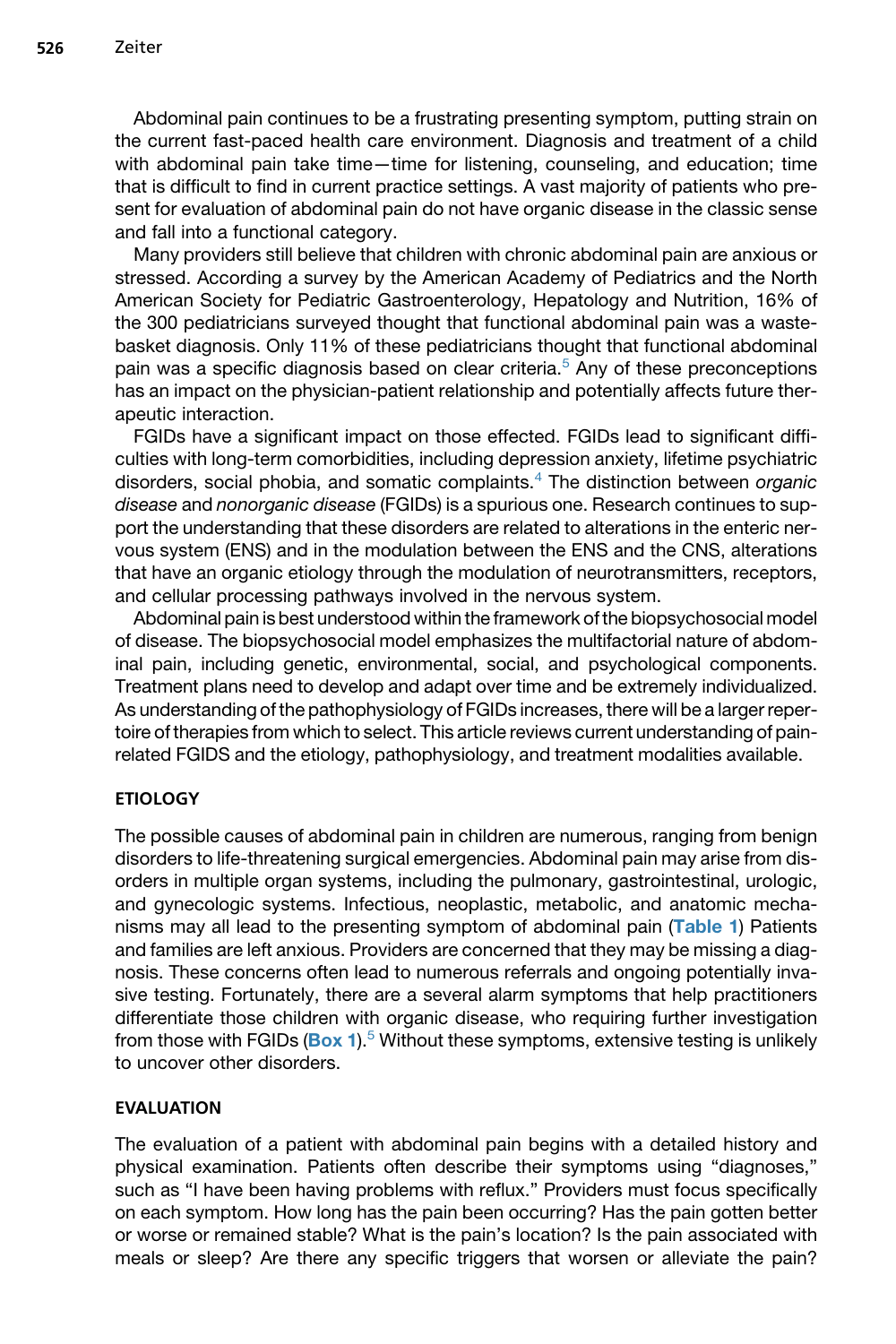<span id="page-2-0"></span>

| Table 1<br>Potential causes of abdominal pain in the pediatric patient |                                                                                                                                                                                                                                                                                                                                                                                  |
|------------------------------------------------------------------------|----------------------------------------------------------------------------------------------------------------------------------------------------------------------------------------------------------------------------------------------------------------------------------------------------------------------------------------------------------------------------------|
| Functional                                                             | IBS<br>FD<br>Functional abdominal pain<br><b>Functional constipation</b><br>Cyclic vomiting syndrome<br>Abdominal migraine                                                                                                                                                                                                                                                       |
| Gynecologic                                                            | Ovarian cyst<br>Ovarian torsion<br><b>Testicular torsion</b>                                                                                                                                                                                                                                                                                                                     |
| Pulmonology                                                            | Pneumonia                                                                                                                                                                                                                                                                                                                                                                        |
| <b>Infectious</b>                                                      | Viral<br>Enterovirus, adenovirus<br><b>Bacterial</b><br>Salmonella, Shigella, Campylobacter, Yersinia, E coli<br>Parasites<br>Giardia, Entamoeba histolytica                                                                                                                                                                                                                     |
| Intestinal                                                             | Gastroesophageal reflux (esophagitis)<br>Gastritis<br>Ulcer (duodenal/peptic)<br>Cholelithiasis, cholecystitis, choledochal cyst<br>Pancreatitis (acute, chronic), pancreatic pseudocyst<br><b>Hepatitis</b><br>Inflammatory bowel disease (Crohn/ulcerative colitis)<br>Eosinophilic disease (esophagitis, gastroenteritis)<br>Carbohydrate malabsorption (lactose intolerance) |
| Metabolic                                                              | Diabetes mellitis                                                                                                                                                                                                                                                                                                                                                                |
| Neoplastic                                                             | Porphyria tumors                                                                                                                                                                                                                                                                                                                                                                 |
| Structural/surgical                                                    | Malrotation<br>Intussusception<br>Polyp<br>Foreign body<br>Meckel diverticulum<br><b>Volvulus</b><br>Trauma                                                                                                                                                                                                                                                                      |
| Urologic                                                               | Urinary tract infection<br>Nephrolithiasis<br>Urinary pelvic junction obstruction                                                                                                                                                                                                                                                                                                |

History and physical examination should always include review of alarm symptoms, which may guide a provider to more specific testing (see  $Box 1$ ). Clinical judgment should be used, however, in this evaluation and these alarm symptoms should be seen in the context of the entire history. $6$  Finally, evaluation of the patient's functioning, although it often does not indicate the ultimate diagnosis, provides clues as to child and parent coping strategies.

At minimum, basic laboratory studies should include a complete blood cell count and urinalysis. Depending on the history, a complete metabolic panel, amylase, lipase, erythrocyte sedimentation rate, C-reactive protein, or thyroid function testing may be indicated.

In the appropriate clinical setting, the practitioner needs to evaluate for Infectious causes, such as *Giardia* and other parasitic, bacterial, and viral diseases.

Many patients with IBS present with diarrhea. In children, this may raise concerns for inflammatory bowel disease. Fecal calprotectin has become a more common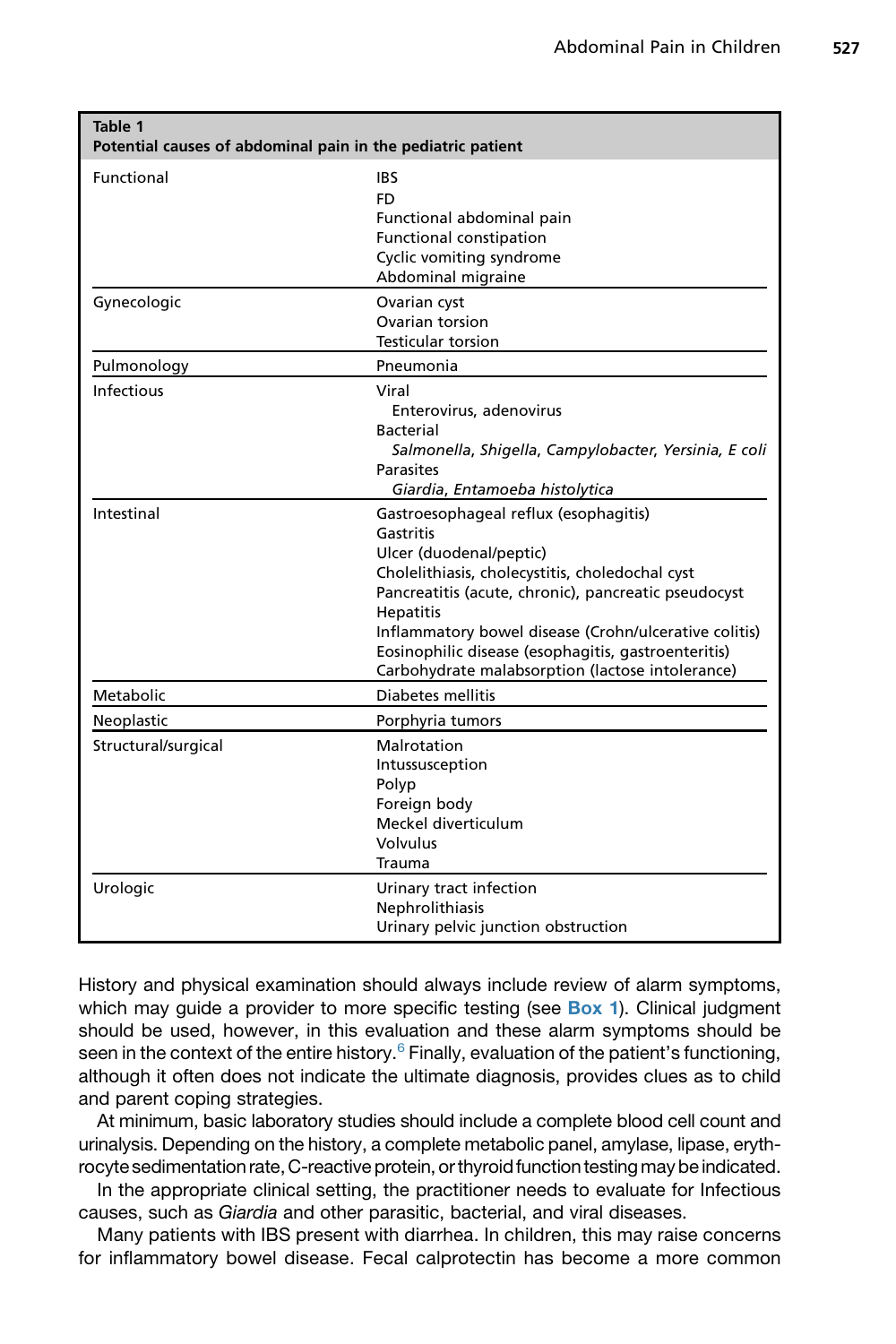<span id="page-3-0"></span>

| Box 1<br>Warning signs that suggest a higher risk of organic disease in children with chronic abdominal<br>pain                            |
|--------------------------------------------------------------------------------------------------------------------------------------------|
| Involuntary weight loss                                                                                                                    |
| Deceleration of linear growth                                                                                                              |
| Gastrointestinal blood loss                                                                                                                |
| Significant vomiting (bilious emesis, protracted vomiting)                                                                                 |
| Dysphagia                                                                                                                                  |
| Odynophagia                                                                                                                                |
| Chronic severe diarrhea                                                                                                                    |
| Nighttime stooling                                                                                                                         |
| Pain awakening the child at night                                                                                                          |
| Persistent right upper or right lower quadrant pain                                                                                        |
| Unexplained fever                                                                                                                          |
| Abnormal physical findings (clubbing, localized tenderness, mass, hepatomegaly,<br>splenomegaly, perianal abnormalities, erythema nodosum) |
| Abnormal laboratory testing (elevated C-reactive protein/erythrocyte sedimentation rate,<br>occult blood in stool)                         |
| Family history of inflammatory bowel disease                                                                                               |

screening test for mucosal inflammation with values of less than 50 mg/g stool, sug-gesting that inflammation is unlikely.<sup>[7](#page-14-0)</sup>

Although controversial, screening for celiac disease is recommended in the current Rome IV. In a prospective cohort study, the prevalence of celiac disease was 4 times higher in patients with IBS compared with the general population.<sup>[8](#page-14-0)</sup>

Carbohydrate malabsorption may lead to abdominal pain, bloating, and diarrhea, symptoms that mimic IBS. The most common disaccharidase deficiency is primary lactase deficiency. Before more formal testing, a brief period of a lactose elimination diet should be considered in patients with compatible symptoms. Endoscopic biopsies may be sent for measured disaccharidase activity. Breath testing is a more functional test and is helpful in determining malabsorption of the tested disaccharide. Patients may be enzyme deficient or malabsorb carbohydrate; however, these abnormalities do not necessarily correlate with intolerance and symptoms.

Routine radiographic studies have minimal yield in patients with abdominal pain and no alarm symptoms. Abdominal radiographs may help define a pneumonia, demonstrate free air, and help evaluate intestinal air or access stool burden. Studies have indicated that without alarm symptoms, ultrasound has little utility in differentiating a patient with organic disease from functional causes. One study demonstrated that abdominal/pelvic ultrasound in patients with abdominal pain and no alarm symptoms only detected abnormalities in 1%.<sup>[9](#page-14-0)</sup> Recent studies on cancer risks in children receiving CT have led to a move to limit its use as an investigational tool for abdominal pain.[10](#page-14-0)

More invasive testing, such as endoscopy, remains controversial. Endoscopy in patients with chronic abdominal pain may find abnormalities 25% to 56% of the time; however, the presence of inflammation may not predict successful resolution of the problem.[11](#page-14-0) There is little evidence that a normal endoscopy in patients without alarm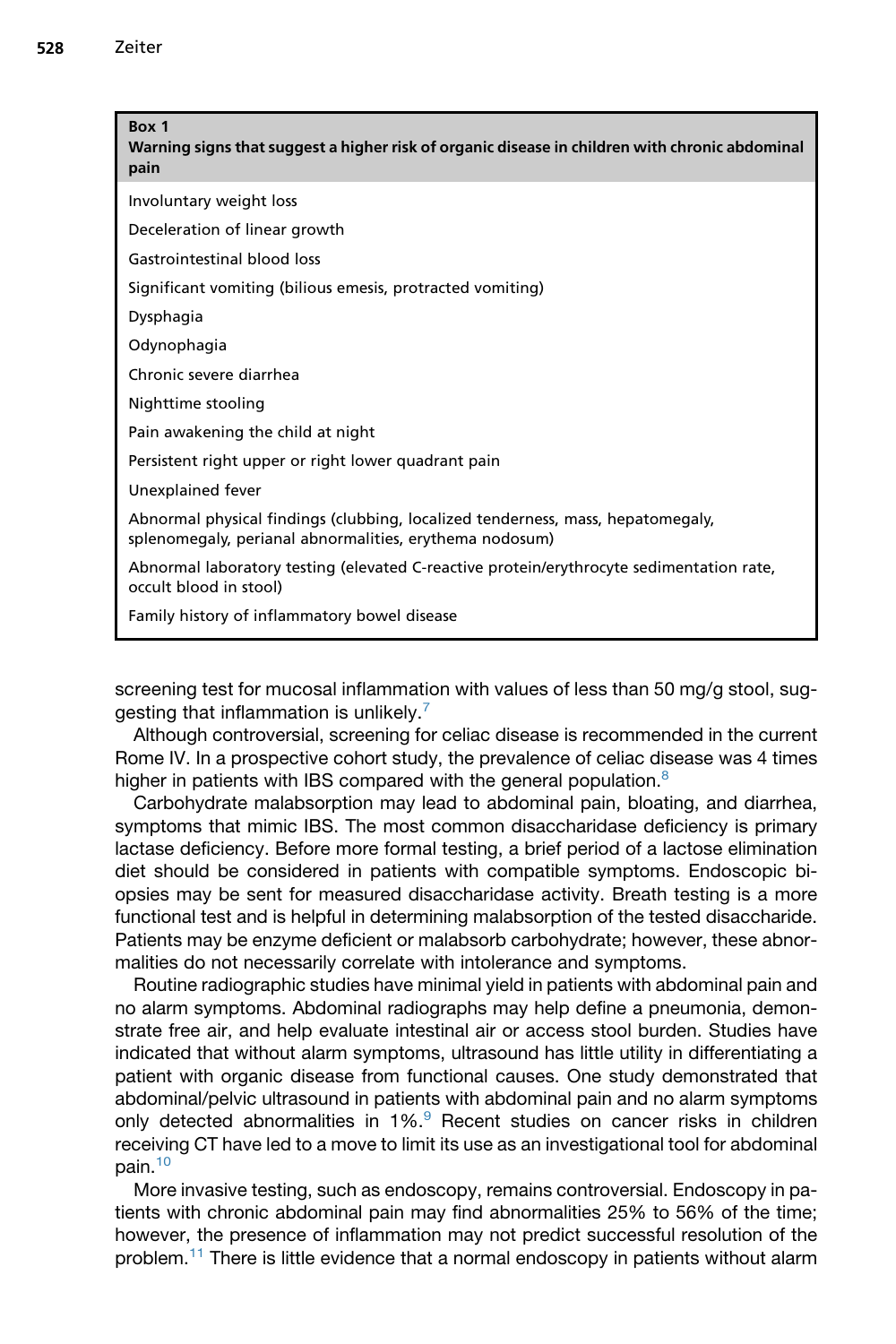symptoms provides benefit in the management of children with abdominal pain.<sup>[11](#page-14-0)</sup> A recent study demonstrated that a negative endoscopy did not affect the persistence, frequency, or intensity of abdominal pain.<sup>[12](#page-14-0)</sup> A negative endoscopy did not lead to improvement in school absenteeism or disruption of daily functioning.<sup>[12](#page-14-0)</sup>

Fortunately, classification systems, such as ROME IV, exist to help physicians make a diagnosis of FGIDs in a proactive manner and not by exclusion.

# ROME IV

Approximately 25 years ago, an international group of clinical practitioners and researchers met to establish a classification system for FGIDs, which would help in the diagnosis, the standardization of research, and dissemination of information on these common but poorly understood disorders. The symptoms-based classification was selected because it was thought the most relevant to clinical practice and less tied to a single pathophysiologic mechanism (ie, motility).<sup>[13](#page-14-0)</sup> The process of consensus was used to revise these criteria in 1999, 2006, and most recently 2016 with the publication of *Rome IV*.<sup>[14](#page-14-0)</sup> Rome IV now divides pediatric FGIDs into 3 forms<sup>[6](#page-14-0)</sup>:

Nausea and vomiting disorders Abdominal pain disorders Defecation disorders

Pediatric FGIDs are outlined in chapters 15 and 16 of*Rome IV*. [6,15](#page-14-0) Boxes 2 and [3](#page-5-0) outline those disorders. These criteria include all symptoms of FGIDs, not just the complaint of abdominal pain.

For the purposes of this article, however, functional abdominal pain, IBS, and functional dyspepsia (FD) are reviewed.

## FUNCTIONAL ABDOMINAL PAIN DISORDERS (FAPDs) IN CHILDREN AND ADOLESCENTS

In Rome IV, the committee reevaluated the terminology used in describing pain-based FGIDs.

The term, *functional abdominal pain*, was not specific enough a descriptor for either clinical or research purposes. The terminology has been changed to FAPDs, which is inclusive of FD, IBS, functional abdominal pain–not otherwise specified (FAP-NOS), and abdominal migraine.<sup>[6](#page-14-0)</sup> Each of these disorders has been carefully defined

#### Box 2

#### Childhood FGIDs, Neonate/toddler<sup>[10](#page-14-0)</sup>

- Infant regurgitation
- Rumination syndrome
- Cyclic vomiting syndrome
- Infant colic
- Functional diarrhea
- Infant dyschezia
- Functional constipation

Data from Nurko S, Benninga M, Faure C, et al. Childhood functional gastrointestinal disorders, neonate/toddler. In: Drossman D, Chang L, Chey W, et al, editors. ROME IV, functional gastrointestinal disorders, disorders of gut-brain interaction. Raleigh (NC): The Rome Foundation; 2016. p. 1237–96.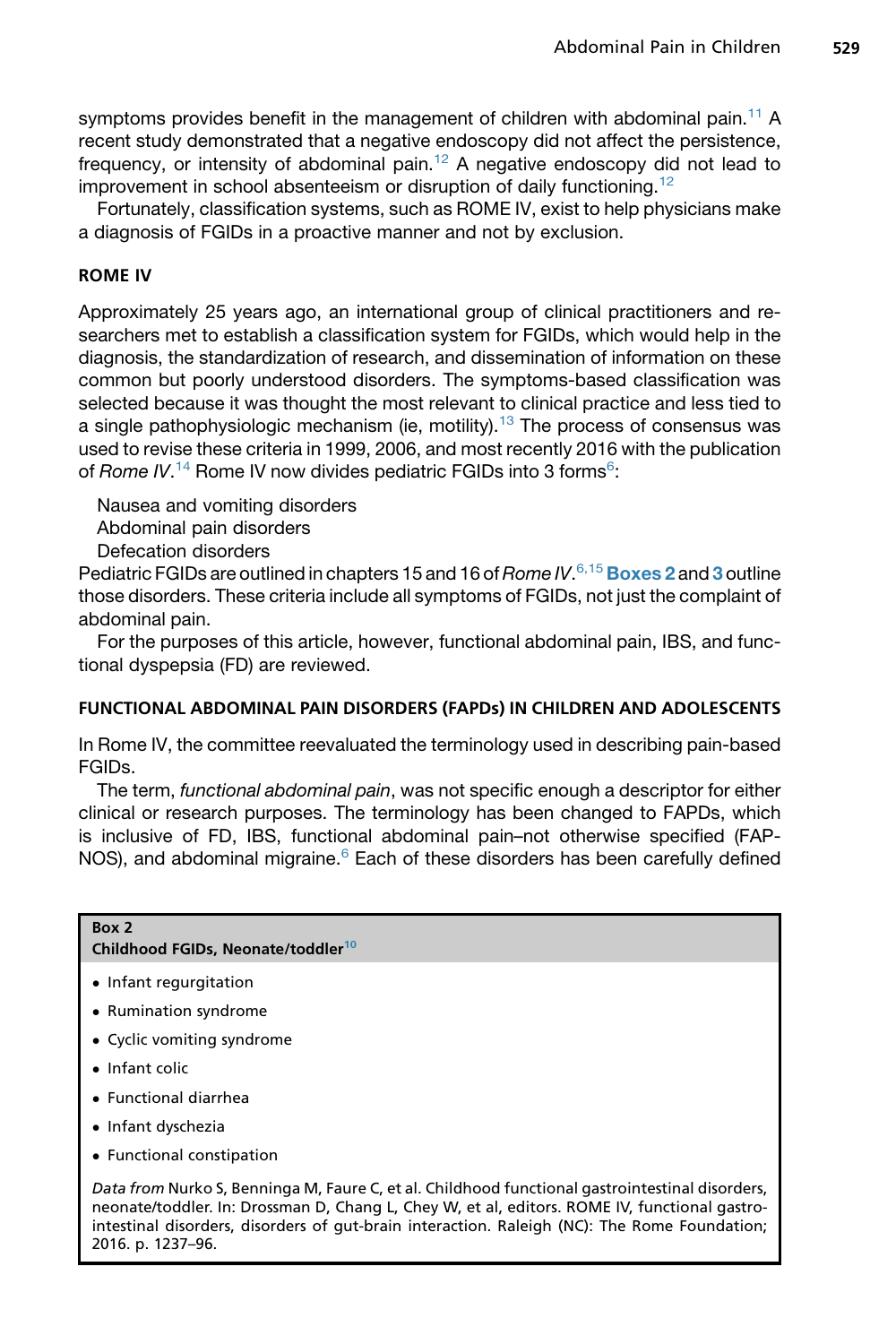<span id="page-5-0"></span>

| Box 3<br>Childhood functional gastrointestinal disorders: child/adolescent                                                                                                                                                                                                                                              |  |
|-------------------------------------------------------------------------------------------------------------------------------------------------------------------------------------------------------------------------------------------------------------------------------------------------------------------------|--|
| • Functional nausea and vomiting disorders<br>○ Cyclic vomiting syndrome<br>○ Functional nausea and functional vomiting<br>Eunctional nausea<br>■ Functional vomiting<br>○ Ruminations syndrome<br>○ Aerophagia                                                                                                         |  |
| $\bullet$ FAPDs<br>⊙ FD<br>■ Postprandial distress syndrome<br>■ Epigastric pain syndrome<br>$\circ$ IRS<br>○ Abdominal migraine<br>○ FAP-NOS                                                                                                                                                                           |  |
| • Functional defecation disorders<br>○ Functional constipation<br>○ Nonretentive fecal incontinence                                                                                                                                                                                                                     |  |
| Data from DiLorenzo C, Hyams J, Saps M, et al. Childhood functional gastrointestinal disorders,<br>child/adolescent. In: Drossman D, Chang L, Chey W, et al, editors. ROME IV, functional gastro-<br>intestinal disorders, disorders of gut-brain interaction. Raleigh (NC): The Rome Foundation;<br>2016. p. 1297-371. |  |

by the committee. The last phrase of each definition was altered to ensure that FAPD did not become a diagnosis of exclusion and mandates an appropriate, selective evaluation.

FD is defined as

- Bothersome symptoms at least 4 times a month for at least 2 months, which include
- Postprandial fullness
- Early satiation
- Epigastric pain or burning not associated with stooling
- After appropriate evaluation, symptoms that cannot be fully explained by another medical condition

IBS is defined as

Abdominal pain at least 4 days per month over at least 2 months associated with 1 or more of the following:

Related to defecation

A change in stool frequency

A change in stool form

In children with abdominal pain and constipation, the pain does not resolve with resolution of the constipation and, after appropriate evaluation, the symptoms cannot be fully explained by another medical condition.

IBS has been divided into 4 subtypes based on the Bristol Stool Form Scale<sup>[6](#page-14-0)</sup>:

IBS-C — constipation predominate

- IBS-D diarrhea predominate
- IBS-M mixed stool types
- IBS-U unsubtyped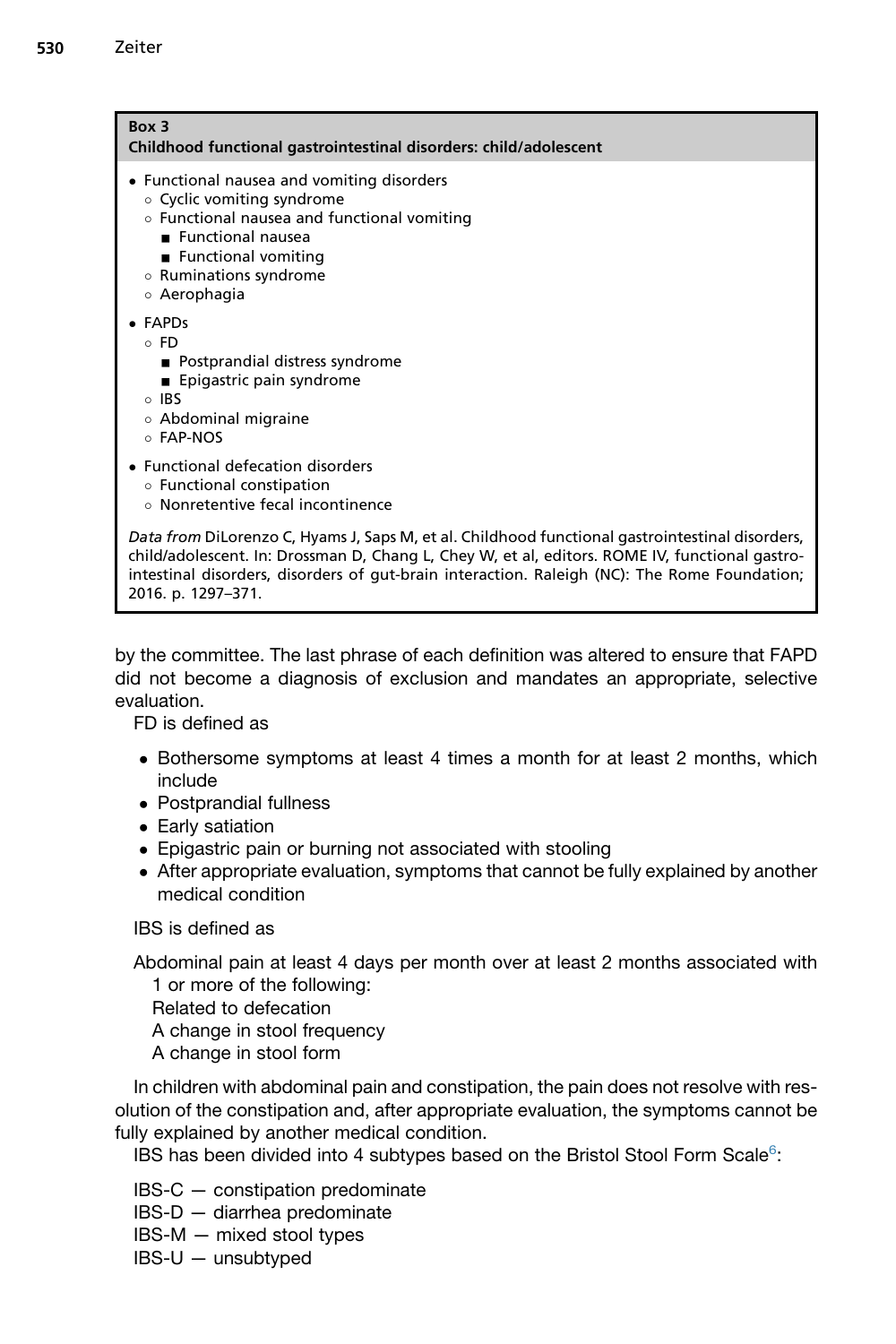Subtyping of IBS has been important in directing therapy. Many current therapies are being targeted to treat and approved for use with specific subtypes. $6$ 

FAP-NOS is defined as abdominal pain occurring at least 4 times a month and all of the following:

- Episodic or continuous abdominal pain that does not occur solely during physiologic events
- Insufficient criteria for IBS, functional dyspepsia, or abdominal migraine—after appropriate evaluation, the symptoms cannot be fully explained by another med-ical condition.<sup>[6](#page-14-0)</sup>

# PATHOPHYSIOLOGY

FGIDs are the result of a complex interplay of factors that affect the individual and combine to produce disease. This paradigm is the biopsychosocial conceptual model. This model defines FGIDs as gastrointestinal symptoms resulting from a combination of

- Early life events, which may include
	- Genetics
	- Environmental factors (trauma, infections, parental behaviors)
- Psychosocial factors
	- Life stress
	- o Personality traits
	- Psychological state
	- Coping
	- Social support
- Physiologic factors
	- Motility disturbance
	- Visceral hypersensitivity
	- Altered CNS processing
	- Altered mucosal and immune function
	- o Altered gut microbiota<sup>[13](#page-14-0)</sup>

# Early Life Events

Early life pain or stress seems able to lead to chronic abdominal pain later in life through the development of visceral hypersensitivity. The abdominal pain may be the result of

- Increased sensitization of central neurons
- Sensitization of primary sensory neurons
- Impaired stress response through alterations in the hypothalamic-pituitary-adrenal axis (HPA) axis altered descending inhibition of sensory stimulation<sup>[16](#page-14-0)</sup>

The development of CNS changes has been studied in neonatal rats<sup>[16](#page-14-0)</sup> as well as human infants. Exposure to colonic irritation in neonatal rats results in permanent alteration in spinal neurons, which leads to visceral hypersensitivity, a decreased pain threshold, when they become adults.<sup>[16](#page-14-0)</sup> Also in rats, somatic pain experienced in the neonatal period can increase sensitization of spinal neurons and lead to visceral hy-persensitivity in adult rats.<sup>[16](#page-14-0)</sup> Infants with prior surgical history have been shown to have increased need for anesthesia during procedures as well as higher pain control postoperatively.<sup>[17](#page-15-0)</sup>

The sensory neurons of the ENS also seem to have a lower sensory threshold and increased signaling to the CNS in individuals with FAPD. Animal studies have shown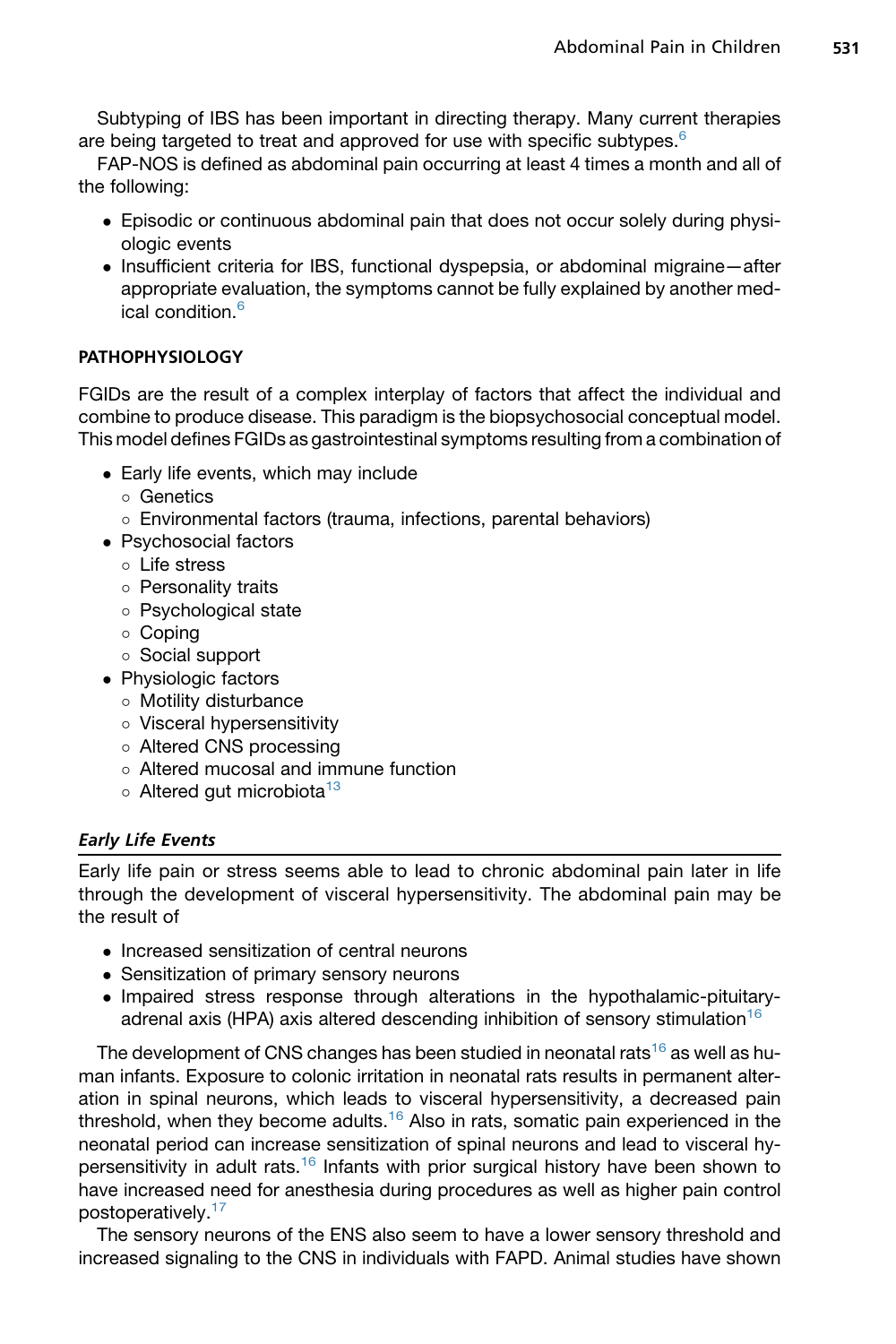that colonic irritation sensitizes the sensory neuron in the lumbosacral region, leading to increased signaling in response to colorectal distension.<sup>[18](#page-15-0)</sup>

Stress seems to be 1 trigger for FGIDs in children. Animal studies have demon-strated the development of visceral hypersensitivity after stress events.<sup>[16](#page-14-0)</sup> Stress events have also been shown to increase corticotropin-releasing factor (CRF) expres-sion in the periventricular nucleus, locus coeruleus, and amygdala of adult rats.<sup>[19](#page-15-0)</sup> This action alters the set point of the CRF system and may affect an organism's response to stress and pain later in life.

Pain signals sent by the ENS undergo processing in the spinal cord by inhibitory or excitatory neurons from the CNS. Studies evaluating the effect of fentanyl in response to rectal stimulation demonstrate an improved response in patients with IBS compared with controls. This suggests an alteration in the pain modulatory opioid system.[16](#page-14-0)

# **Genetics**

The clustering of FGIDs in families suggest a possible genetic cause of chronic abdominal pain, although this finding could be explained by common environmental factors. Twin studies have not been consistent; however, several studies from the United States, Australia, and Norway have shown increasing concordance for IBS in twins<sup>[20](#page-15-0)</sup>

Evidence supporting the role of early life events in the etiology of FGIDs has led to research into candidate genes. Studies have identified numerous genes and gene products, which may lead to altered visceral sensitivity and pain processing, including;  $\alpha$ <sub>2</sub>-adrenergic receptors, serotonin receptors, serotonin and norepinephrine transporters, interleukin (IL)-10, tumor necrosis factor (TNF)-a, TNF superfamily member 15, G proteins (involved in intracellular signaling and ion channels  $[SCN5A]$ ).<sup>[21](#page-15-0)</sup>

Using genome-wide association studies and data from the Screening Across the Lifespan Twin Study, a locus on 7p22.1 consistently showed increase genetic risk for IBS.[22](#page-15-0) This area maps to 2 genes, KDEL receptor 2 gene (*KDELR2*) expressed in all tissues and glutamate receptor-ionotropic-delta 2 interacting protein (*GRID2IP*) localized expression in the brain. KELR2 seems to play a role in vesicle trafficking and transport to the endoplasmic reticulum. The gene seems more highly expressed in the rectum of patients with IBS. GRID2IP encodes a protein, delphilin, which plays a role in glutamatergic neurotransmission.<sup>[22](#page-15-0)</sup>

# Psychosocial Factors

Studies have demonstrated an increase rate of stress, anxiety, and depression in patients with  $FGIDs.6$  $FGIDs.6$  There do not seem to be any differences in psychosocial profiles among patients with different abdominal pain–based FGIDs.<sup>[23](#page-15-0)</sup> Children with FAP have a decreased quality of life, frequent school avoidance, school absences, and so-cial difficulties.<sup>[24](#page-15-0)</sup> These pain syndromes are not short lived. In 25% to 45% of patients, these pain symptoms persist for 5 years. $24$  Children with extraintestinal somatic symptoms, such as dizziness, back pain, headache, and depression, are more likely to have FGIDs, which extend into young adulthood.<sup>[25](#page-15-0)</sup> It is important to know, however, that 50% of children with FGIDs have no emotional, behavioral, or social functioning problems.[26](#page-15-0)

Each individual approaches stress differently. This approach depends on how a child perceives an event and the available coping strategies. Children who feel threatened by a pain event and use passive coping strategies do not have as good an outcome. Children who are more accepting of the pain and have accommodating coping strategies tend to have better function.<sup>[27](#page-15-0)</sup>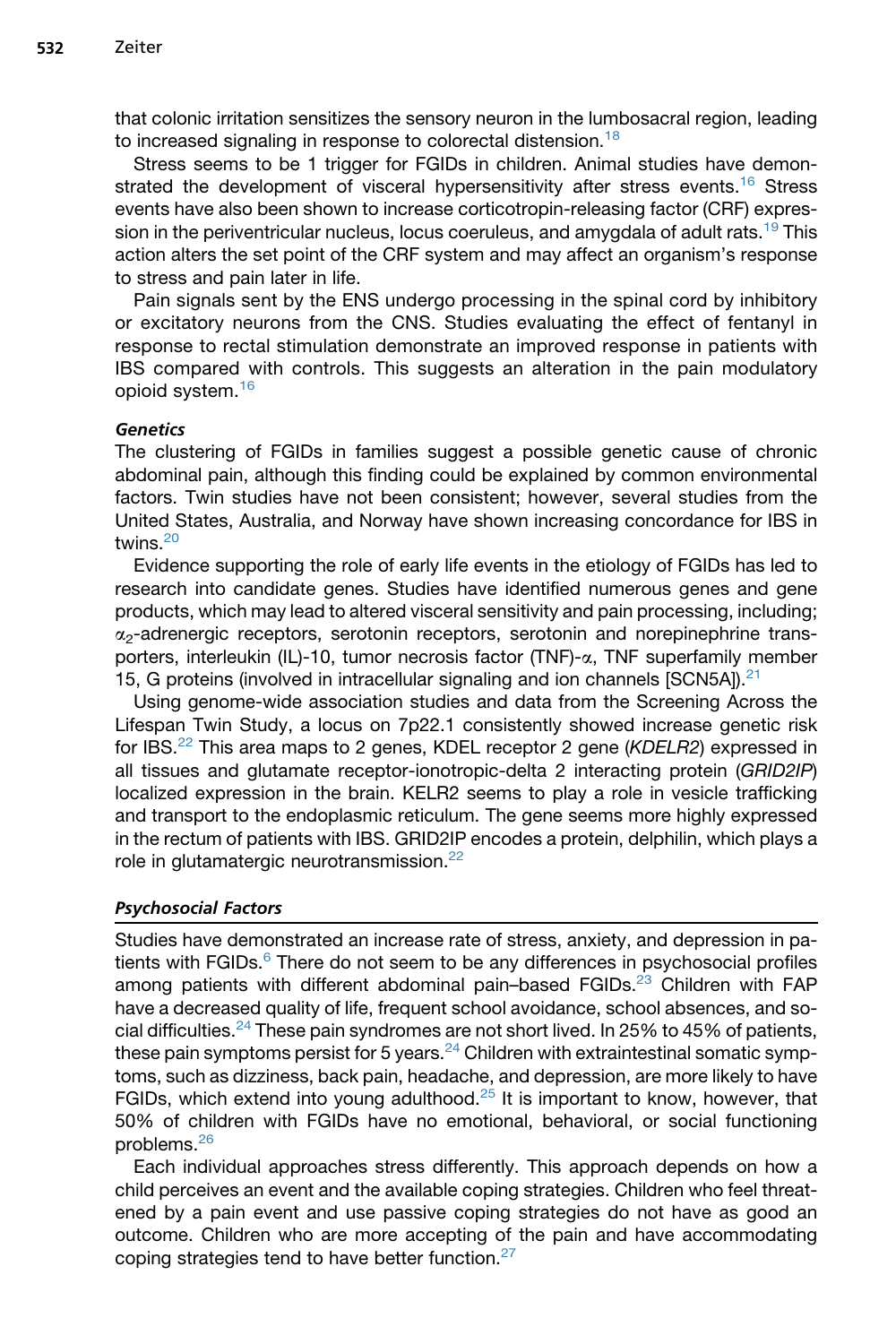In addition to individual strategies, a child's social network provides potential support for coping with chronic abdominal pain, in both positive and negative ways. Families and friends can facilitate wellness or promote disability.

#### Physiologic Factors

The network of communication between the gut and the brain includes the CNS (brain and spinal cord), the autonomic nervous system, the ENS, and the HPA axis.<sup>[28](#page-15-0)</sup>

Sensations from the gastrointestinal tract are the result of signaling from mechanoreceptors located in the afferent terminal of spinal afferent nerves. These nerves have cell bodies in the vagal nodose ganglia and dorsal root spinal ganglia. The signals are then sent via vagal sensory afferents to the brainstem via the nodose ganglia and nucleus tractus solitarius. Serotonin is an important neurotransmitter in pain signaling, mainly through the 5-HT3 receptor.<sup>[29](#page-15-0)</sup> Increased secretion of serotonin or decreased uptake of serotonin leads to increased pain signaling.<sup>[29](#page-15-0)</sup>

In patients with visceral hypersensitivity, afferent sensory receptors seem to have a lower threshold for stimulation. These receptors continue to send pain signals after the stimulus has already passed. $30$  This increased sensitivity may be triggered by intestinal inflammation related to inflammatory bowel disease, allergy, or infection.

The role of pain signal processing in the cerebral cortex has been investigated in humans using both functional MRI and PET. These imaging studies have demonstrated that pain signaling from the secondary somatosensory cortex projects to the limbic and paralimbic regions. These are areas of the brain that are important in an individual's mood, motivation, and cognition, all important components in the experience of visceral pain[.29](#page-15-0) Functional MRI has demonstrated that patients with IBS have increased activation of the midcingulate cortex in response to rectal distention. $31$  The cingulate cortex is believed an integrative center for emotional experience and pain information.<sup>[29](#page-15-0)</sup>

The HPA axis is vital in coordinating the organism's response to stress. The HPA is part of the limbic system of the brain that is involved with memory and emotional response. Stress activates release of CRF from the hypothalamus, which then stimulates secretion of corticotropin from the pituitary. Corticotropin then stimulates the secretion of cortisol from the adrenal glands.

Both neural and hormonal mechanisms allow the brain to influence many cell functions in the intestine, including immune cells, epithelial cells, neurons, smooth muscle cells, interstitial cells of Cajal, and enterochromaffin cells.<sup>[28](#page-15-0)</sup>

#### INFLAMMATION

There is evidence to suggest that an imbalance in proinflammatory and antiinflammatory cytokines may play a role in the development of IBS. $<sup>6</sup>$  $<sup>6</sup>$  $<sup>6</sup>$  Children with</sup> IBS seem to have a lower secretion of an anti-inflammatory cytokine (IL-10), which suggests altered immune regulation in this disease process. These changes are subtle and may be induced by prior infections.<sup>[6](#page-14-0)</sup>

#### MICROBIOME

Studies have demonstrated differences in the microbiome of children with IBS. These children have a higher proportion of Proteobacteria than healthy children. $32$  There seems to be bidirectional influence between the gut microbiome and the gut-brain axis via neural, endocrine, immune, and humoral mechanisms.<sup>[28](#page-15-0)</sup>

In the CNS, studies using germ-free mice have demonstrated that the microbiome can effect stress reactivity as well as modulate the serotonergic system.<sup>[28,33](#page-15-0)</sup> In these same germ-free mice, addition of probiotics has led to changes in gut-brain axis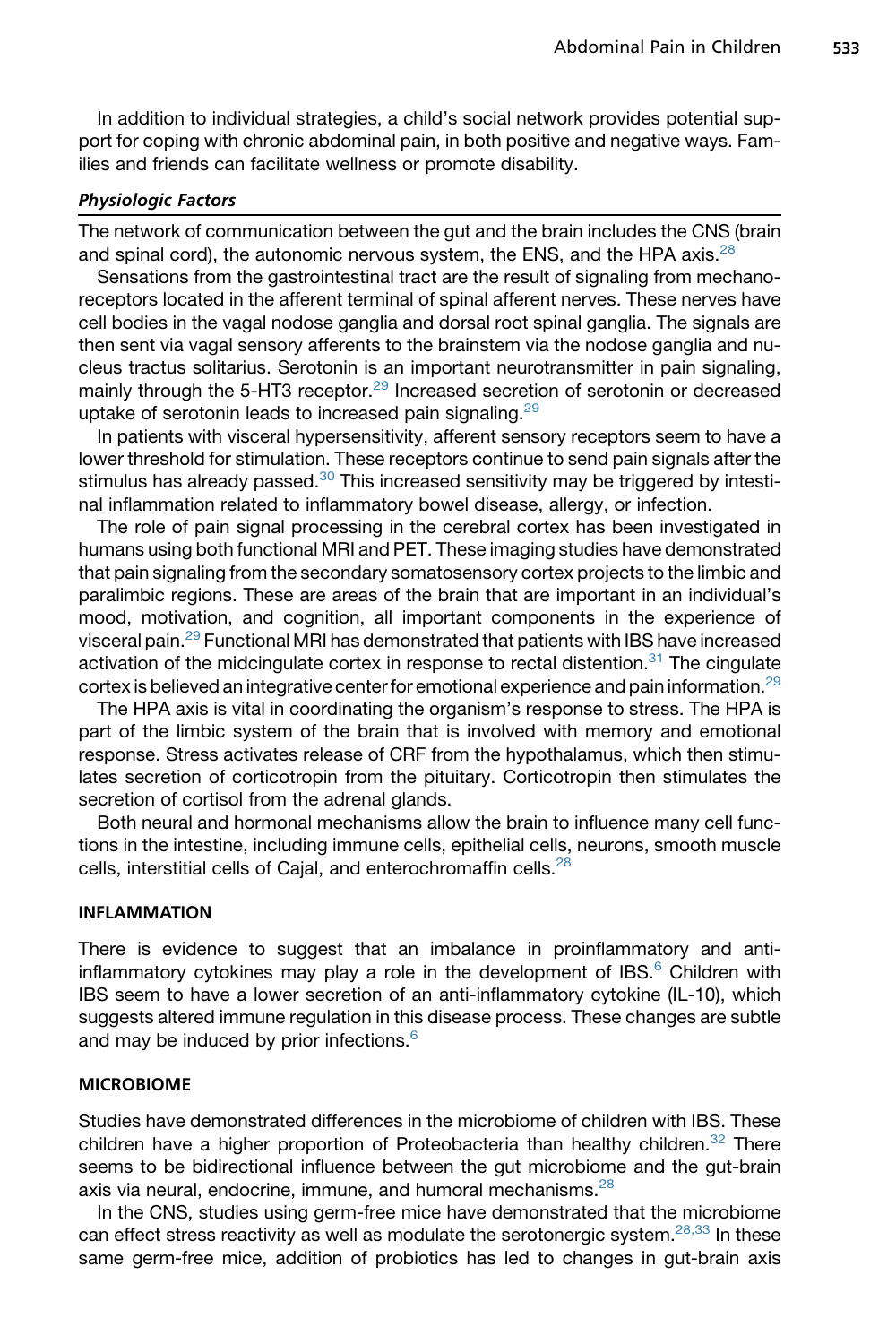mRNA expression in the brain, reduced stress-induced release of cortisol, and reduced anxiety and depression behaviors.<sup>[28](#page-15-0)</sup>

Peripherally, the microbiome may interact with the GBA by modulating afferent sensory nerves, producing molecules that act as local neurotransmitters, and through the production of short chain fatty acids, which can stimulate the sympathetic nervous system.<sup>[28](#page-15-0)</sup>

The CNS also interacts in direct ways with the gut microbiome. For reasons not fully understood, bacteria in the colon contain binding sites for enteric neurotransmitters, the same neurotransmitters used in signaling by the ENS and CNS. The CNS directly controls the environment in which the microbiome resides by modulating intestinal motility; the secretion of acid, bicarbonate, and mucus; intestinal fluid handling and the mucosal immune system. These studies point to the microbiome as a compelling area of research and possible therapeutic target in the treatment of FGIDs.

## THERAPY IN PAIN-RELATED FUNCTIONAL GASTROINTESTINAL DISORDERS

The development of a treatment plan for the patient with FGIDs is an individualized process. Therapeutic outcomes depend on a plan that directs treatment to many aspects of the disorder. The arms of therapy include

Dietary therapy Pharmacologic therapy Psychosocial support Complementary/alternative interventions<sup>[34](#page-15-0)</sup>

Simple reassurance in the setting of a strong clinical therapeutic relationship can be helpful in enabling children with FD to resume normal activity. Placebo response rates in patients with FGIDs range from 20% to  $60\%$ .<sup>[35](#page-15-0)</sup>

## Dietary Therapy

If FGIDs are understood as the result of visceral hypersensitivity, foods that increase abdominal distention, and therefore pain signaling, may complicate symptoms. Recently, studies have evaluated food triggers and have suggested a role of nonabsorbable carbohydrates, nonceliac gluten sensitivity, and food chemical sensitivity. $36$ 

More specifically, fermentable oligosaccharides, disaccharides and monosaccharides, and polyols (FODMAPs) are a group of poorly digestible carbohydrates that seem to participate in causing symptoms.<sup>[36](#page-15-0)</sup> These carbohydrates include fructose, lactose, sorbitol, fructo-oligosaccharides, gluco- oligosaccharides, and mannitol. FODMAPs are believed to lead to symptoms through several mechanisms, including increase osmotic load and intestinal distention, altered intestinal motility, direct injury to colonic epithelium with increased permeability, and interaction with the intestinal microbiome and the varied metabolism of those organisms. $36$ 

There are few current tables of FODMAPs in foods and no validated FODMAP cutoff levels to help determine whether a food is truly high FODMAP. Recommendations are to attempt to keep FODMAPs below 3 g a day, however, to benefit IBS patients.<sup>[36](#page-15-0)</sup> On a strict restriction, studies out of Australia have demonstrated a 74% response rate with durability linked directly to dietary compliance.<sup>[37](#page-15-0)</sup>

## **Probiotics**

Intestinal bacteria play a complex role in multiple processes, including effects on bowel motility, pain signaling, immune response, nutrient processing. Manipulation of this microbiome is a potential therapeutic target.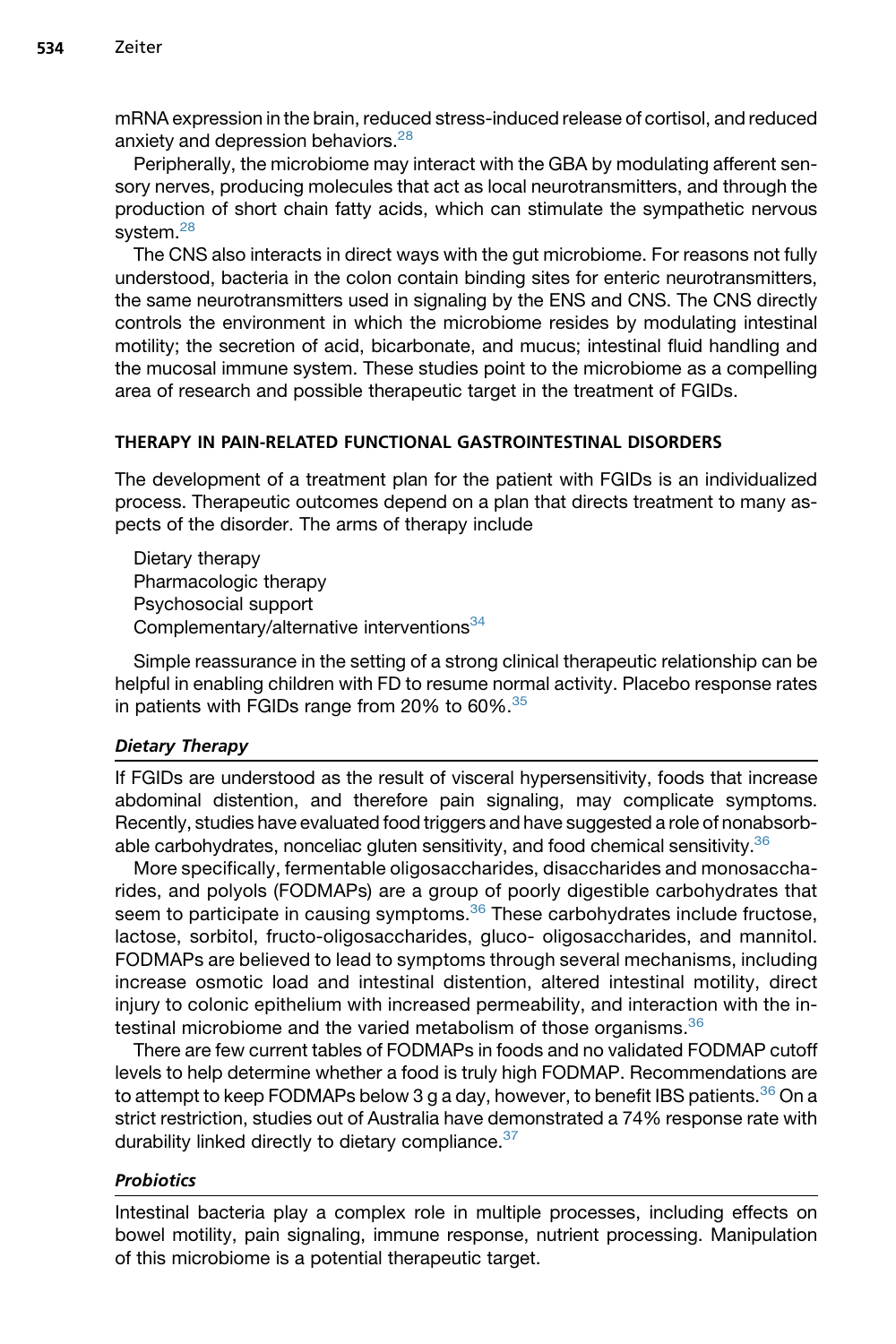In a recent meta-analysis of placebo-controlled randomized studies,[38](#page-16-0) *Lactobacillus rhamnosus* GG, *Lactobacillus reuteri* DSM 17938, and VSL#3 were all shown to increase treatment success with abdominal pain type FGIDs, especially in those patients with IBS. LGG and *L reuteri* DSM 17938 significantly decreases the intensity of the pain. The data for VSL#3 demonstrated that the intensity of pain and bloating was significantly lower than placebo; however, pain frequency was unchanged. $38$ More research is needed to determine the exact strain, dosage, or combination that is the most effective.

## Pharmacotherapy

Medications for the treatment of FGIDs target multiple points along the pain transmission pathway  $-$  from the peripheral receptor, the spinal cord, and also the cortex. Controlled trials in pediatrics continue to be rare.

## **Antibiotics**

With the understanding that the microbiome plays an important role in the etiology of FGIDs, the use of antibiotics in therapy seems a logical step. TARGET-1 and TARGET-2 were 2 double-blind, placebo-controlled studies comparing rifaximin to placebo in the treatment of IBS without constipation. $39$  These 2 large-scale trials, enrolling 1260 patients, demonstrated that a 14-day course of rifaximin, at a dose of 550 mg 3 times a day for 14 days, was superior to placebo in improving IBS symptoms with no increased risk of side effects.<sup>[39](#page-16-0)</sup> The Food and Drug Administration–approved rifaximin for treatment of IBS-D in May 2015.

## **Antispasmodics**

Although commonly used in treating patients with pain FGIDs, the anticholinergic hyoscyamine (Levsin) has not been studied in a controlled fashion. $40$  Dicyclomine (Bentyl) has been studied in IBS-C and was found to improve overall IBS symptoms. $^{40}$ 

# Antidepressants

Antidepressants affect both the central and peripheral nervous system through multiple pathways, including anticholinergic effects, leading to decreased gastrointestinal transit, improved sleep, treatment of comorbid depression, and analgesia through receptor binding throughout the pain transmission pathway.<sup>41</sup> In a pediatric study, citalopram improved function and decreased pain in 84% of patients with FGIDs[.42](#page-16-0)

## Serotonin

Serotonin is a critical neurotransmitter in the pain pathway and is an attractive target for potential therapy. Two serotonin type 3 compounds have been developed and studied in adults, alosetron and cilansetron. Complications with these medications, including severe constipation and ischemic colitis, have restricted their use. $41$ 

Tegaserod, a serotonin type 4 antagonist, is used in constipation predominate IBS.

# Psychosocial Support

One of the most important aspects of therapy in these patients is the development of a supportive doctor-patient relationship in which the patient is an active participant in developing to plan of care. Drossman,<sup>[13](#page-14-0)</sup> in *Rome IV*, outlines 12 steps to enhance this relationship.

These steps include:

- Learning to engage the patient in the visit
- Being nonjudgmental and patient centered while taking the history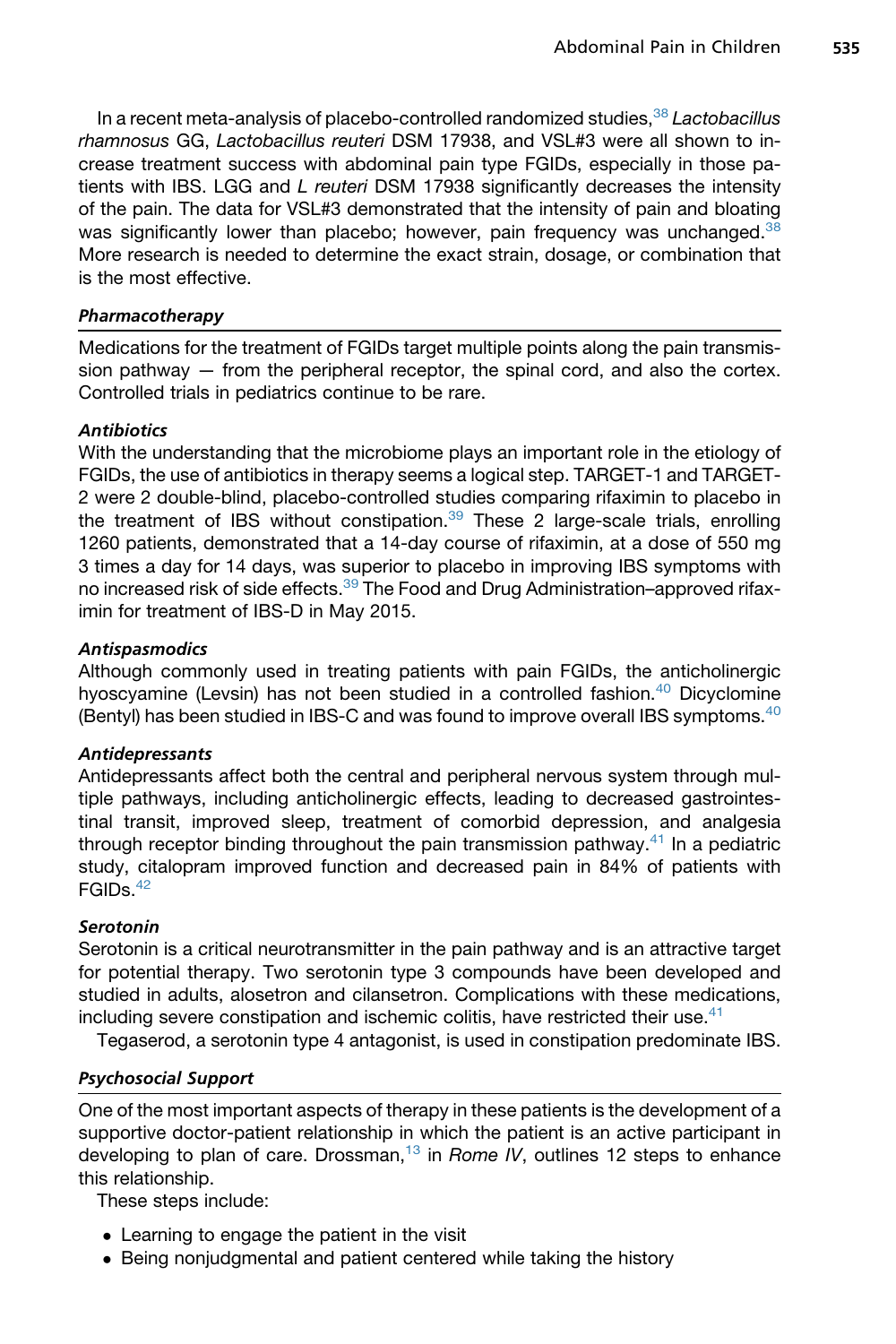- Determining the immediate need for the patient visit
- Conducting a careful physical examination and cost-efficient investigation
- Determining patients' understanding of their illness and focus on their concerns
- Eliciting patient understanding of symptoms and provide education
- Responding to patient expectations
- Associating stress and symptoms in a way that is consistent with patient beliefs
- Setting limits
- Involving the patient in treatment
- Making recommendations consistent with patient interests
- **Establishing an ongoing relationship**<sup>[13](#page-14-0)</sup>

#### Cognitive Behavioral Therapy

Psychological therapies are effective in the treatment of FGIDs and include parent training, family support, psychotherapy/cognitive behavioral therapy (CBT), relaxation, distraction, hypnotherapy, and biofeedback.<sup>[43](#page-16-0)</sup>

Multiple studies have demonstrated that psychological therapy, such as hypnother-apy and CBT, are effective in the treatment of FGIDs.<sup>[44,45](#page-16-0)</sup>

Family therapy and parent training help address acceptance of a rehabilitation approach to therapy. These interventions are also helpful in changing behaviors in the family that may promote disability or catastrophizing; ongoing behavioral plans should promote independence and functioning.

CBT is a psychotherapeutic approach focused on changing unhelpful cognitions, assumptions, beliefs, and behaviors. $43$  During this therapy, patients learn a more biopsychosocial framework of disease. They may keep a diary of symptoms and events to help identify triggers or outcomes that can be targeted for intervention. Patients learn to question their thoughts, assumptions and beliefs that may not be helpful and formulate a new approach.<sup>[43](#page-16-0)</sup>

Hypnotherapy helps patients focus away from the pain, alter sensory experience, decrease stress, promote relaxation, and provide a way to reconsider painful stimuli. In patients with FGIDs, there are gut-specific techniques that may be  $used<sup>43</sup>$  $used<sup>43</sup>$  $used<sup>43</sup>$ 

#### Complementary Medicine

Complementary medicine techniques may include acupuncture, Ayurveda medicine, chiropractic, homeopathy, and mind-body medicine. Modalities include herbal supplementation, massage therapy, acupuncture, and hypnotherapy.[46](#page-16-0)

Peppermint oil is a common and studied herbal often used in patients with FGIDs. In 1 study in children, there was a 76% improvement in symptoms compared with a 19% placebo response. $47$  Ginger has been shown helpful in patients with nausea and seems to have a prokinetic function.<sup>46</sup>

The use of massage therapy remains controversial. The underlying theory is that massage may reduce visceral hypersensitivity and alter gastrointestinal tone and motility. Although promising, more studies are needed to confirm its efficacy.

Acupuncture has been shown to effect acid secretion, gastrointestinal motility, and visceral pain in animals. Studies at this time, however, have not demonstrated efficacy for FGIDs.

Gut-directed hypnotherapy has been shown effective in both adults and children in the management of FGIDs. One study demonstrated that hypnotherapy was superior to standard medical therapy. Most interestingly, at 1-year follow-up, symptoms were successfully treated in 85% of the cases.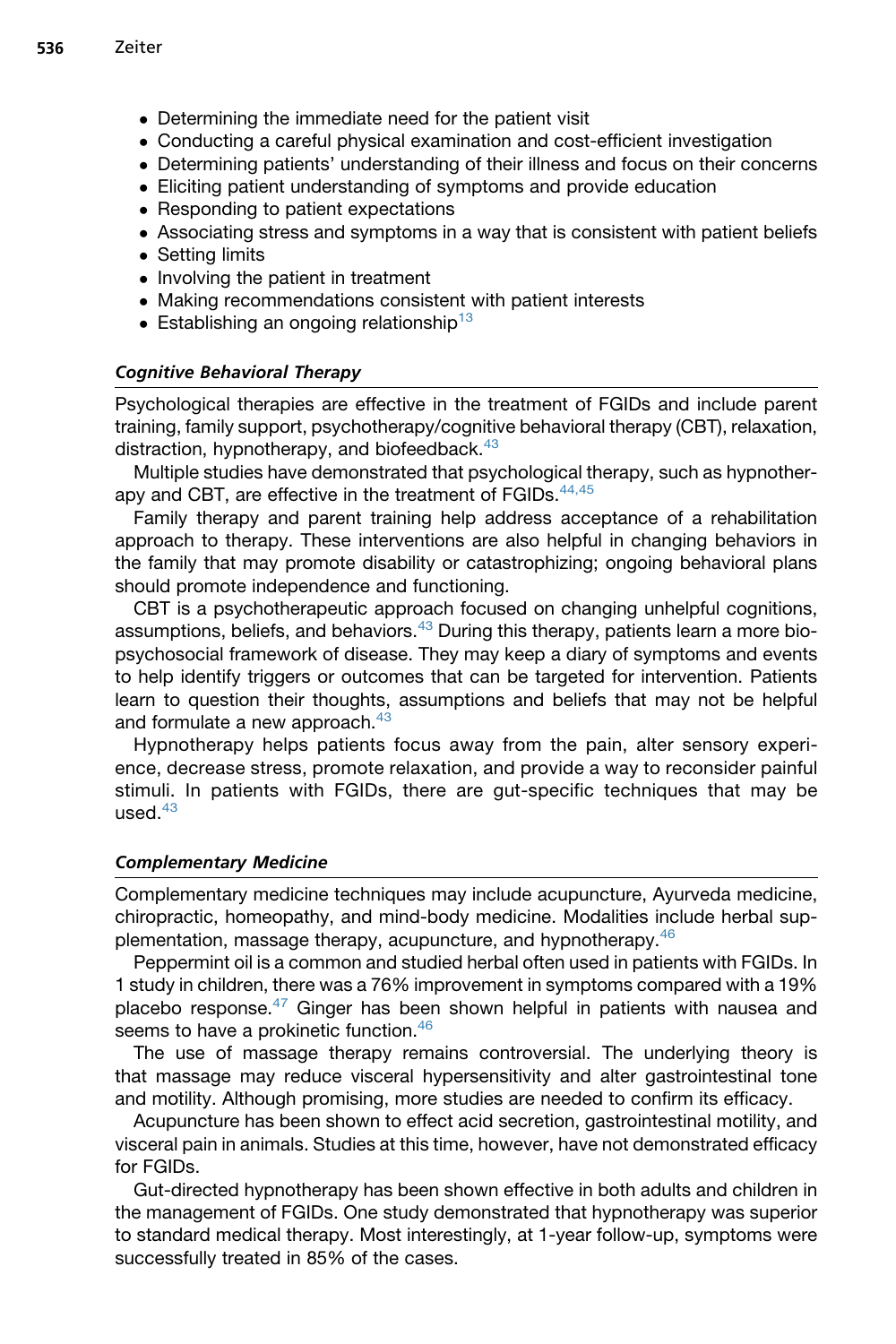### FUNCTIONAL DYSPEPSIA

Although FAP-NOS and IBS refer to more generalized abdominal pain, functional dyspepsia (FD) refers to symptoms that seem to refer to the gastroduodenal region. These symptoms may include abdominal bloating, epigastric pain, early satiety, belching, epigastric burning, nausea, and vomiting. In Rome IV, FD in children has been divided into 2 subtypes, postprandial distress syndrome and epigastric pain syndrome.  $6,48$  There is some controversy around this separation. A recent study demonstrated that in a significant number of patients, no clinical distinction was possible and 43% of children switched subtypes, suggesting a common pathophysiology.<sup>[49](#page-16-0)</sup> In another study, however, 29% of patients fit into the postprandial distress syndrome, 24% met criteria for epigastric pain syndrome, 26% met criteria for both, and 21% did not fulfill either diagnosis.<sup>50</sup> The clinical distinction, when present, may provide an alternative to overuse of empiric acid-blocking therapy as well as alternatives to immediate endoscopy or subspecialty referral.<sup>[51](#page-16-0)</sup>

FD is defined as symptoms occurring at least 4 times a month for at least 2 months, including

- 1. Postprandial fullness
- 2. Early satiety
- 3. Epigastric pain or burning not associated with stooling
- 4. After appropriate evaluation, symptoms that cannot be fully explained by another medical condition<sup>[6](#page-14-0)</sup>

Postprandial distress syndrome is defined as bothersome postprandial fullness or early satiation that prevents finishing a meal. These sensations may include upper abdominal bloating, postprandial nausea, or excessive belching.<sup>[6](#page-14-0)</sup>

Epigastric pain syndrome includes pain or burning located in epigastrium, a burning quality pain that may be induced or relieved by ingestion of a meal.<sup>[6](#page-14-0)</sup>

The major pathophysiologic mechanisms of other FGIDs are also thought to lead to FD, including motility abnormalities, abnormalities of accommodation, and visceral hypersensitivity.<sup>[51](#page-16-0)</sup>

A direct link between motor abnormalities and resultant symptoms is not firmly established.<sup>[52](#page-16-0)</sup> Changes in gastric motor patterns may be the result of abnormalities of the vasovagal reflex, the intrinsic inhibitory innervation, or altered smooth muscle. $51$ Approximately two-thirds of adults with FD have abnormal gastroduodenal motility, leading to postprandial fullness, nausea, and vomiting.<sup>[51](#page-16-0)</sup>

Gastric accommodation is a motor event in which the gastric fundus seems to relax in an attempt to accept an incoming meal, without increasing gastric pressure. In patients with abnormal gastric accommodation, the food bolus seems to localize to the distal stomach. Abnormal gastric accommodation has been demonstrated in 40% of adult patient with FD, leading to early satiety or postprandial pain.<sup>[51](#page-16-0)</sup>

Visceral hypersensitivity may occur at many levels in the upper gastrointestinal tract. Adults with FD have increased sensitivity to acid within the duodenum, leading to nausea in a subset of patients. Adults with FD have also been found more sensitive to gastric balloon distention, with increased brain signaling. $52$ 

Recent studies in adults have also demonstrated a link between prior infections, such as *Salmonella*, *Eshcherichia coli* 0157, *Campylobacter jejuni*, *Giardia lamblia*, and norovirus, and the development of FD.<sup>[53](#page-16-0)</sup>

### Work-up of Functional Dyspepsia

In the upper tract, alarm symptoms include vomiting, dysphagia, odynophagia, weight loss, hematemesis, and abnormal laboratory studies, such as anemia. In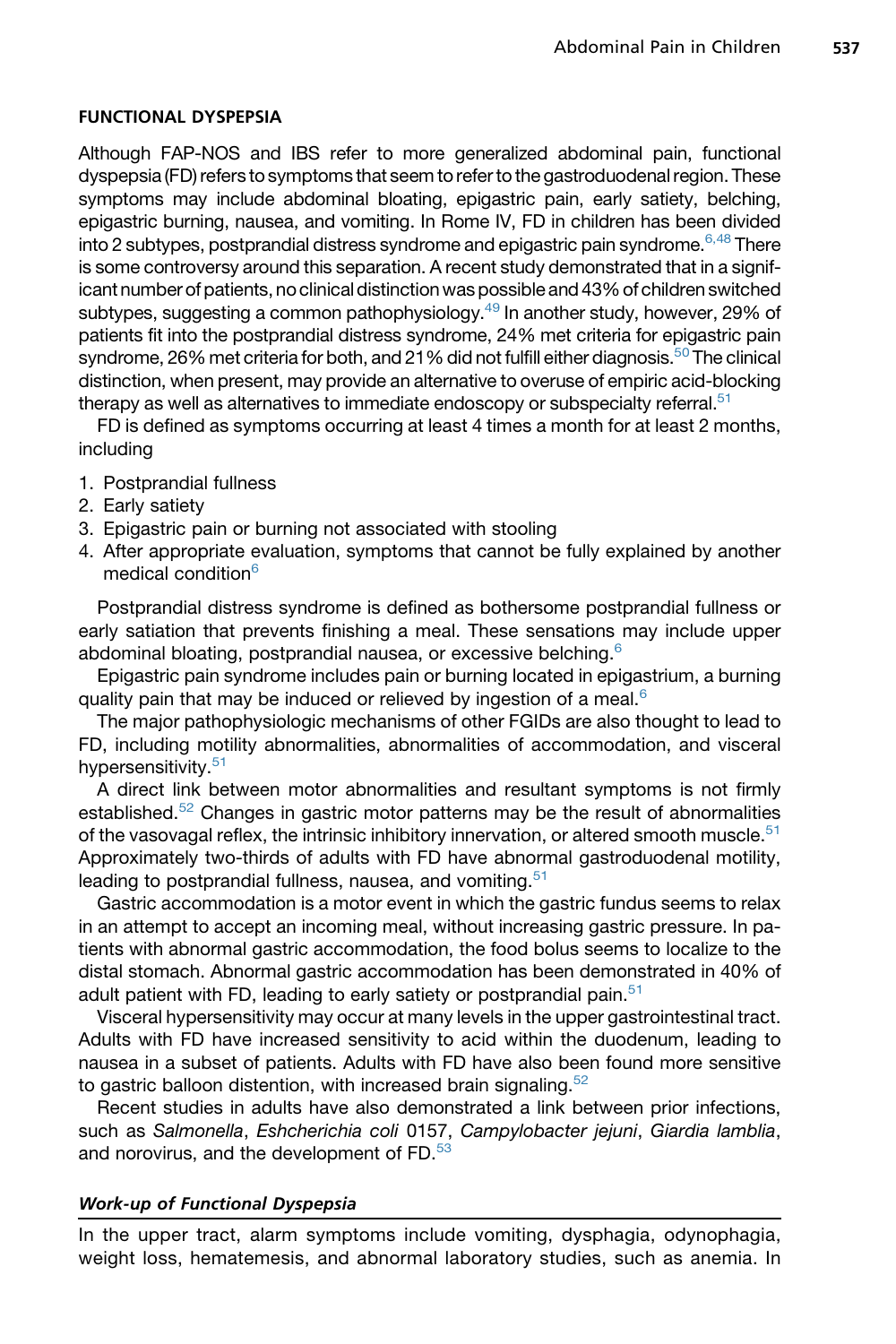the setting of alarm symptoms, endoscopy is the most sensitive and specific test for the evaluation of other inflammatory causes of upper gastrointestinal symptoms. Gastric emptying scans may also be helpful in demonstrating motor dysfunction and delayed gastric emptying. Anatomic studies, such as an upper gastrointestinal radiograph, help define normal anatomy and evaluate for malrotation, hiatal hernia, rings, or webs. Upper gastrointestinal radiography does not establish the diagnosis of gastroesophageal reflux disease in any meaningful way.

Endoscopy continues to be controversial in pediatric FD. Adult Rome criteria have required an esophagogastroduodenoscopy; in pediatrics, esophagogastroduodenoscopy is not a requirement in the diagnosis of  $FD<sup>6</sup>$  $FD<sup>6</sup>$  $FD<sup>6</sup>$  In a study from Hong Kong, 80 consecutive children with FD were evaluated.[54](#page-16-0) Alarm symptoms included gastrointestinal blood loss, dysphagia, vomiting and right upper quadrant pain, nocturnal pain, family history of peptic ulcer disease, and weight loss. Endoscopic mucosal abnormalities were noted in 3 of 9 patients with alarm symptoms and 2 of 71 children without alarm symptoms.<sup>54</sup> If no alarm symptoms are present, a therapeutic trial of acid blockade, prokinetic agents, or other motility agents, such as cyproheptadine, may lead to symptomatic improvement.

#### **Therapy**

There are few randomized studies on the treatment of FD, especially in children. Acid suppression was shown helpful in a study comparing cimetidine, ranitidine, famotidine, and omeprazole in the treatment of children with FD. This study demonstrated a 53.8% symptom relief with omeprazole after 4 weeks of therapy, 44.4% for famoti-dine.<sup>[55](#page-16-0)</sup> The study supported the use of proton pump inhibitors over  $H_2$ -receptor antagonists in the treatment of FD.

There are few data in children supporting the use of prokinetics in children for the treatment of FD. Pharmacotherapy has focused on agents that stimulate gastric emptying by targeting serotonin receptors (serotonin type 2 antagonists and serotonin type 4 agonists), dopamine, and motilin receptors.<sup>[51](#page-16-0)</sup> Unfortunately, most of these agents, such as cisapride, domperidone, and reglan, are either ineffective or carry significant cardiac or neurologic risk.

Cyproheptadine, an antagonist of serotonin, histamine  $H_1$ , and muscarinic receptors, seems to improve gastric accommodation and has been shown to improve symptoms in children with FD. In a retrospective, open-label study, there was a 55% improvement in dyspeptic symptoms in pediatric patients.<sup>[56](#page-16-0)</sup> There was also a 30% incidence of side effects; however, all were mild and self-limited. Only 2 of 80 children stopped therapy.[56](#page-16-0)

As in the treatment of other FGIDs, antidepressant medications, such as tricyclic antidepressants and selective serotonin reuptake inhibitors, may also be helpful in treating FD. These medications may act by improving gut motility or modulations of visceral hypersensitivity.<sup>[51](#page-16-0)</sup>

Abdominal pain continues to be a common and concerning symptom in children. Abdominal pain leads to frequent physician visits and often extensive testing. Rome IV has helped to define FGIDs, and promote education and research into these disorders. A fascinating, intricate web of neurologic signaling, hormonal signaling, commensal organisms, stress, anxiety, social support, and genetics seems involved in the ultimate manifestation of FGIDs. Further research is needed to more specifically define this interplay and effects. Therapeutic interventions need to address these multiple pathophysiologic mechanisms in the setting of individual experience of disease.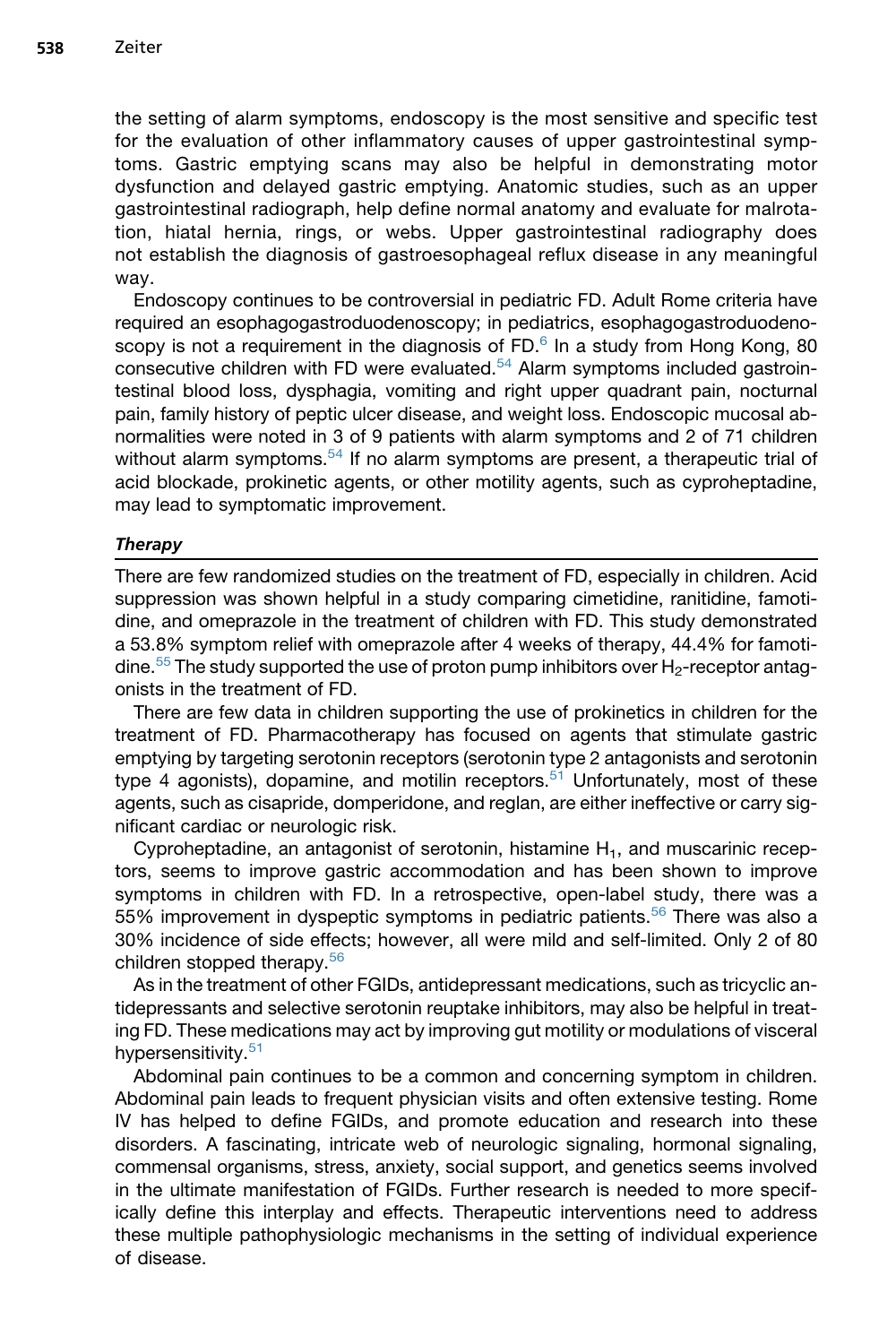## <span id="page-14-0"></span>**REFERENCES**

- 1. [Canavan C, West J, Card T. The epidemiology of irritable bowel syndrome. Clin](http://refhub.elsevier.com/S0031-3955(17)30012-3/sref1) [Epidemiol 2014;6:71–80.](http://refhub.elsevier.com/S0031-3955(17)30012-3/sref1)
- 2. [Hyams JS, Burke G, Davis P, et al. Abdominal pain and irritable bowel syndrome](http://refhub.elsevier.com/S0031-3955(17)30012-3/sref2) [in adolescents: a community- based study. J Pediatr 1996;129:220–6](http://refhub.elsevier.com/S0031-3955(17)30012-3/sref2).
- 3. [Lewis ML, Palsson OS, Whitehead WE, et al. Prevalence of functional gastrointes](http://refhub.elsevier.com/S0031-3955(17)30012-3/sref3)[tinal disorders in children and adolescents. J Pediatr 2016;177:39–43.e3.](http://refhub.elsevier.com/S0031-3955(17)30012-3/sref3)
- 4. [Nurko S, Di Lorenzo C. Functional abdominal pain: time to get together and move](http://refhub.elsevier.com/S0031-3955(17)30012-3/sref4) [forward. J Pediatr Gastroenterol Nutr 2008;47:679–80](http://refhub.elsevier.com/S0031-3955(17)30012-3/sref4).
- 5. [Di Lorenzo C, Colletti RB, Lehmann HP, et al. Chronic abdominal pain in children:](http://refhub.elsevier.com/S0031-3955(17)30012-3/sref5) [a clinical report of the American Academy of Pediatrics and the North American](http://refhub.elsevier.com/S0031-3955(17)30012-3/sref5) [Society for Pediatric Gastroenterology, Hepatology and Nutrition. J Pediatr Gas](http://refhub.elsevier.com/S0031-3955(17)30012-3/sref5)[troenterol Nutr 2005;40:245–8](http://refhub.elsevier.com/S0031-3955(17)30012-3/sref5).
- 6. [DiLorenzo C, Hyams J, Saps M, et al. Childhood functional gastrointestinal](http://refhub.elsevier.com/S0031-3955(17)30012-3/sref6) [disorders, child/adolescent. In: Drossman D, Chang L, Chey W, et al, editors.](http://refhub.elsevier.com/S0031-3955(17)30012-3/sref6) [ROME IV, functional gastrointestinal disorders, disorders of gut-brain interaction.](http://refhub.elsevier.com/S0031-3955(17)30012-3/sref6) [Raleigh \(NC\): The Rome Foundation; 2016. p. 1297–371](http://refhub.elsevier.com/S0031-3955(17)30012-3/sref6).
- 7. [Henderson P, Anderson NH, Wilson DC. The diagnostic accuracy of fecal calpro](http://refhub.elsevier.com/S0031-3955(17)30012-3/sref7)[tectin during the investigation of suspected pediatric inflammatory bowel dis](http://refhub.elsevier.com/S0031-3955(17)30012-3/sref7)[ease: a systematic review and meta-analysis. Am J Gastroenterol 2013;109\(5\):](http://refhub.elsevier.com/S0031-3955(17)30012-3/sref7) [637–45](http://refhub.elsevier.com/S0031-3955(17)30012-3/sref7).
- 8. Cristofori F, Fontana C, Magistà [A, et al. Increased prevalence of celiac disease](http://refhub.elsevier.com/S0031-3955(17)30012-3/sref8) [among pediatric patients with irritable bowel syndrome a 6-year prospective](http://refhub.elsevier.com/S0031-3955(17)30012-3/sref8) [cohort study. JAMA Pediatr 2014;168\(6\):555–60.](http://refhub.elsevier.com/S0031-3955(17)30012-3/sref8)
- 9. [Yip W, Ho T, Yip Y, et al. value of abdominal sonography in the assessment of chil](http://refhub.elsevier.com/S0031-3955(17)30012-3/sref9)[dren with abdominal pain. J Clin Ultrasound 1998;26:397–400](http://refhub.elsevier.com/S0031-3955(17)30012-3/sref9).
- 10. [Pearce MS, Salotti JA, Little MP, et al. Radiation exposure from CT scans in child](http://refhub.elsevier.com/S0031-3955(17)30012-3/sref10)[hood and subsequent risk of leukaemia and brain tumours: a retrospective cohort](http://refhub.elsevier.com/S0031-3955(17)30012-3/sref10) [study. Lancet 2012;380:499–505.](http://refhub.elsevier.com/S0031-3955(17)30012-3/sref10)
- 11. [Di Lorenzo C, Colletti RB, Lehmann HP, et al. Chronic abdominal pain in children:](http://refhub.elsevier.com/S0031-3955(17)30012-3/sref11) [a technical report of the American Academy of Pediatrics and the North American](http://refhub.elsevier.com/S0031-3955(17)30012-3/sref11) [Society for Pediatric Gastroenterology, Hepatology and Nutrition: AAP Subcom](http://refhub.elsevier.com/S0031-3955(17)30012-3/sref11)[mittee and NASPGHAN Committee on Chronic Abdominal Pain. J Pediatr Gastro](http://refhub.elsevier.com/S0031-3955(17)30012-3/sref11)[enterol Nutr 2005;40:249–61.](http://refhub.elsevier.com/S0031-3955(17)30012-3/sref11)
- 12. [Bonilla S, Wang D, Saps M. The prognostic value of obtaining a negative endos](http://refhub.elsevier.com/S0031-3955(17)30012-3/sref12)[copy in children with functional gastrointestinal disorders. Clin Pediatr \(Phila\)](http://refhub.elsevier.com/S0031-3955(17)30012-3/sref12) [2011;50:396–401.](http://refhub.elsevier.com/S0031-3955(17)30012-3/sref12)
- 13. [Drossman D. Functional gastrointestinal disorders and the Rome IV Process. In:](http://refhub.elsevier.com/S0031-3955(17)30012-3/sref13) [Drossman D, Chang L, Chey W, et al, editors. ROME IV, functional gastrointestinal](http://refhub.elsevier.com/S0031-3955(17)30012-3/sref13) [disorders, disorders of gut-brain interaction. Raleigh \(NC\): The Rome Foundation;](http://refhub.elsevier.com/S0031-3955(17)30012-3/sref13) [2016. p. 1–32](http://refhub.elsevier.com/S0031-3955(17)30012-3/sref13).
- 14. [Drossman D, Chang L, Chey W, et al. ROME IV, functional gastrointestinal disor](http://refhub.elsevier.com/S0031-3955(17)30012-3/sref14)[ders, disorders of gut-brain interaction. Fourth. Raleigh \(NC\): The Rome Founda](http://refhub.elsevier.com/S0031-3955(17)30012-3/sref14)[tion; 2016](http://refhub.elsevier.com/S0031-3955(17)30012-3/sref14).
- 15. [Nurko S, Benninga M, Faure C, et al. Childhood functional gastrointestinal disor](http://refhub.elsevier.com/S0031-3955(17)30012-3/sref15)[ders, neonate/toddler. In: Drossman D, Chang L, Chey W, et al, editors. ROME IV,](http://refhub.elsevier.com/S0031-3955(17)30012-3/sref15) [functional gastrointestinal disorders, disorders of gut-brain interaction. Raleigh](http://refhub.elsevier.com/S0031-3955(17)30012-3/sref15) [\(NC\): The Rome Foundation; 2016. p. 1237–96.](http://refhub.elsevier.com/S0031-3955(17)30012-3/sref15)
- 16. [Miranda A. Early life events and the development of visceral hyperalgesia.](http://refhub.elsevier.com/S0031-3955(17)30012-3/sref16) [J Pediatr Gastroenterol Nutr 2008;47:682–4](http://refhub.elsevier.com/S0031-3955(17)30012-3/sref16).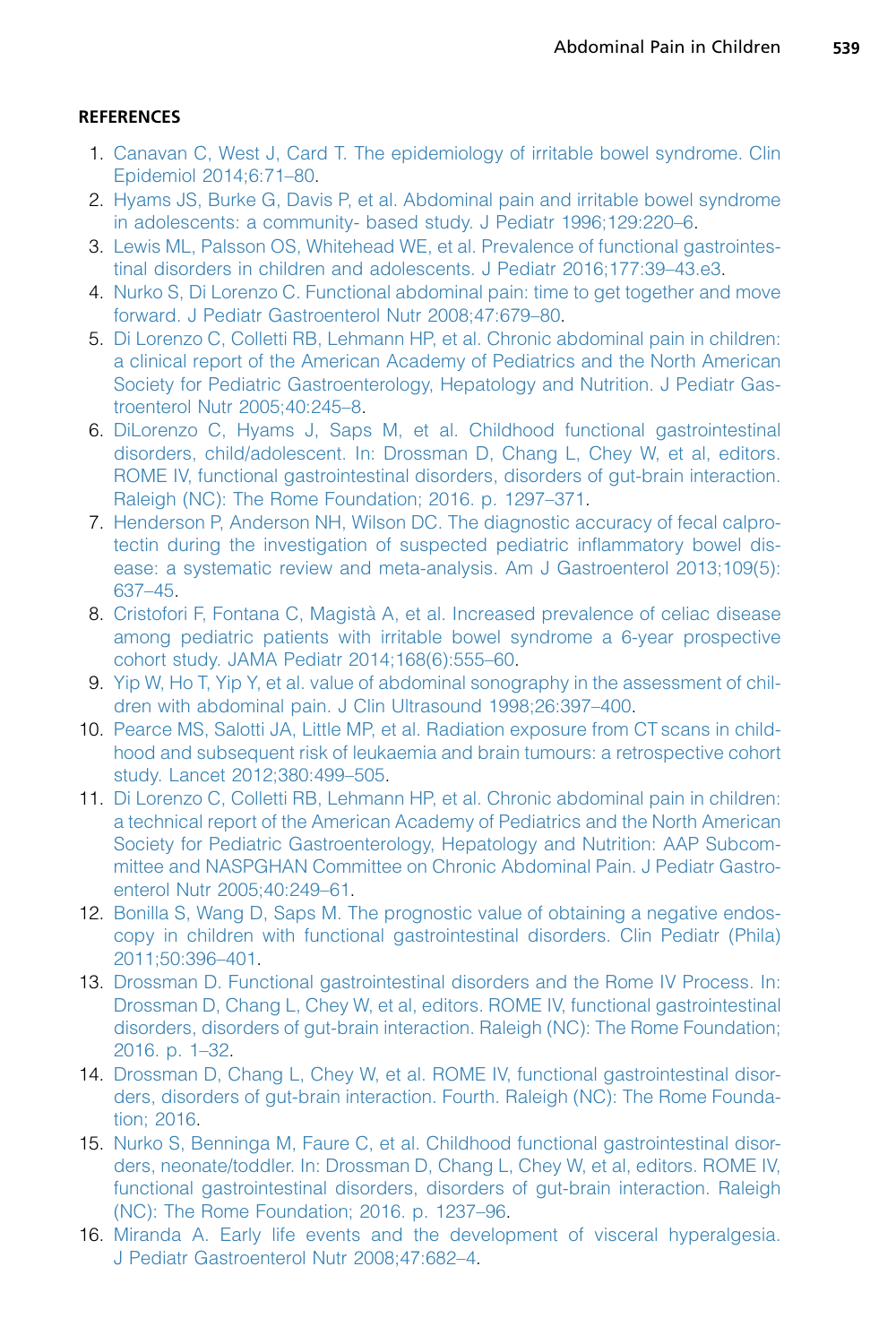- <span id="page-15-0"></span>17. [Peters J, Schouw R, Anand K, et al. Doesneonatal surgery lead to increased pain](http://refhub.elsevier.com/S0031-3955(17)30012-3/sref17) [sensitivity in later childhood? Pain 2005;114:444–54.](http://refhub.elsevier.com/S0031-3955(17)30012-3/sref17)
- 18. [Lin C, Al-Chaer ED. Long-term sensitization of primary afferents in adult rats](http://refhub.elsevier.com/S0031-3955(17)30012-3/sref18) [exposed to neonatal colon pain. Brain Res 2003;971:73–82.](http://refhub.elsevier.com/S0031-3955(17)30012-3/sref18)
- 19. [Plotsky PM, Thrivikraman KV, Nemeroff CB, et al. Long-term consequences of](http://refhub.elsevier.com/S0031-3955(17)30012-3/sref19) [neonatal rearing on central corticotropin-releasing factor systems in adult male](http://refhub.elsevier.com/S0031-3955(17)30012-3/sref19) [rat offspring. Neuropsychopharmacology 2005;30:2192–204.](http://refhub.elsevier.com/S0031-3955(17)30012-3/sref19)
- 20. [Talley N. Genetics and functional bowel disease. J Pediatr Gastroenterol Nutr](http://refhub.elsevier.com/S0031-3955(17)30012-3/sref20) [2008;47:680–2](http://refhub.elsevier.com/S0031-3955(17)30012-3/sref20).
- 21. [Saito Y, Talley N. Genetics of irritable bowel syndrome. Am J Gastroenterol 2008;](http://refhub.elsevier.com/S0031-3955(17)30012-3/sref21) [103:2100–4.](http://refhub.elsevier.com/S0031-3955(17)30012-3/sref21)
- 22. [Ek WE, Reznichenko A, Ripke S, et al. Exploring the genetics of irritable bowel](http://refhub.elsevier.com/S0031-3955(17)30012-3/sref22) [syndrome: a GWA study in the general population and replication in multinational](http://refhub.elsevier.com/S0031-3955(17)30012-3/sref22) [case-control cohorts. Gut 2015;64:1774–82.](http://refhub.elsevier.com/S0031-3955(17)30012-3/sref22)
- 23. [Rutten JMTM, Benninga MA, Vlieger AM. IBS and faps in children. J Pediatr Gas](http://refhub.elsevier.com/S0031-3955(17)30012-3/sref23)[troenterol Nutr 2014;59:493–9.](http://refhub.elsevier.com/S0031-3955(17)30012-3/sref23)
- 24. [Cunningham NR, Lynch-Jordan A, Mezoff AG, et al. Importance of addressing](http://refhub.elsevier.com/S0031-3955(17)30012-3/sref24) [anxiety in youth with functional abdominal pain: suggested guidelines for physi](http://refhub.elsevier.com/S0031-3955(17)30012-3/sref24)[cians. J Pediatr Gastroenterol Nutr 2013;56\(5\):469–74.](http://refhub.elsevier.com/S0031-3955(17)30012-3/sref24)
- 25. [Horst S, Shelby G, Anderson J, et al. Predicting persistence of functional abdom](http://refhub.elsevier.com/S0031-3955(17)30012-3/sref25)[inal pain from childhood into young adulthood. Clin Gastroenterol Hepatol 2014;](http://refhub.elsevier.com/S0031-3955(17)30012-3/sref25) [12\(12\):2026–32.](http://refhub.elsevier.com/S0031-3955(17)30012-3/sref25)
- 26. [Schurman JV, Danda CE, Friesen CA, et al. Variations in psychological profile](http://refhub.elsevier.com/S0031-3955(17)30012-3/sref26) [among children with recurrent abdominal pain. J Clin Psychol Med Settings](http://refhub.elsevier.com/S0031-3955(17)30012-3/sref26) [2008;15:241–51](http://refhub.elsevier.com/S0031-3955(17)30012-3/sref26).
- 27. [Walker LS, Smith CA, Garber J, et al. Testing a model of pain appraisal and](http://refhub.elsevier.com/S0031-3955(17)30012-3/sref27) [coping in children with chronic abdominal pain. Health Psychol 2005;24:364–74.](http://refhub.elsevier.com/S0031-3955(17)30012-3/sref27)
- 28. [Carabotti M, Scirocco A, Maselli MA, et al. The gut-brain axis: interactions be](http://refhub.elsevier.com/S0031-3955(17)30012-3/sref28)[tween enteric microbiota, central and enteric nervous systems. Ann Gastroenterol](http://refhub.elsevier.com/S0031-3955(17)30012-3/sref28) [2015;28:203–9](http://refhub.elsevier.com/S0031-3955(17)30012-3/sref28).
- 29. [Wood JD. Functional abdominal pain: the basic science. J Pediatr Gastroenterol](http://refhub.elsevier.com/S0031-3955(17)30012-3/sref29) [Nutr 2008;47:688–93](http://refhub.elsevier.com/S0031-3955(17)30012-3/sref29).
- 30. [DiLorenzo C, Youssef N, Sigurdsson L, et al. Visceral hyperalgesia in children](http://refhub.elsevier.com/S0031-3955(17)30012-3/sref30) [with functional abdominal pain. J Pediatr 2001;139:838–43.](http://refhub.elsevier.com/S0031-3955(17)30012-3/sref30)
- 31. [Naliboff B, Derbyshire S, Munakate J, et al. Cerebral activation in patients with ir](http://refhub.elsevier.com/S0031-3955(17)30012-3/sref31)[ritable bowel syndrome and control subjects during rectosigmoid stimulation.](http://refhub.elsevier.com/S0031-3955(17)30012-3/sref31) [Psychosom Med 2001;63:365–75](http://refhub.elsevier.com/S0031-3955(17)30012-3/sref31).
- 32. [Saulnier DM, Riehle K, Mistretta T-A, et al. Gastrointestinal microbiome signatures](http://refhub.elsevier.com/S0031-3955(17)30012-3/sref32) [of pediatric patients with irritable bowel syndrome. Gastroenterology 2011;141\(5\):](http://refhub.elsevier.com/S0031-3955(17)30012-3/sref32) [1782–91.](http://refhub.elsevier.com/S0031-3955(17)30012-3/sref32)
- 33. [Heijtz RD, Wang S, Anuar F, et al. Normal gut microbiota modulates brain devel](http://refhub.elsevier.com/S0031-3955(17)30012-3/sref33)[opment and behavior. Proc Natl Acad Sci U S A 2011;108:3047–52](http://refhub.elsevier.com/S0031-3955(17)30012-3/sref33).
- 34. [Giannetti E, Staiano A. Probiotics for irritable bowel syndrome: clinical data in](http://refhub.elsevier.com/S0031-3955(17)30012-3/sref34) [children. J Pediatr Gastroenterol Nutr 2016;63:25–6.](http://refhub.elsevier.com/S0031-3955(17)30012-3/sref34)
- 35. [Benninga MA, Mayer EA. The power of placebo in pediatric functional gastroin](http://refhub.elsevier.com/S0031-3955(17)30012-3/sref35)[testinal disease. Gastroenterology 2009;137:1207–10](http://refhub.elsevier.com/S0031-3955(17)30012-3/sref35).
- 36. [Mansueto P, Seidita A, D'Alcamo A, et al. Role of FODMAPs in patients with irri](http://refhub.elsevier.com/S0031-3955(17)30012-3/sref36)[table bowel syndrome. Nutr Clin Pract 2015;30:665–82](http://refhub.elsevier.com/S0031-3955(17)30012-3/sref36).
- 37. [Shepherd S, Gibson P. Fructoe malabsorption and symptoms of irritable bowel](http://refhub.elsevier.com/S0031-3955(17)30012-3/sref37) [syndrome: guidelines for effective dietary management. J Am Diet Assoc 2006;](http://refhub.elsevier.com/S0031-3955(17)30012-3/sref37) [106:1631–9.](http://refhub.elsevier.com/S0031-3955(17)30012-3/sref37)